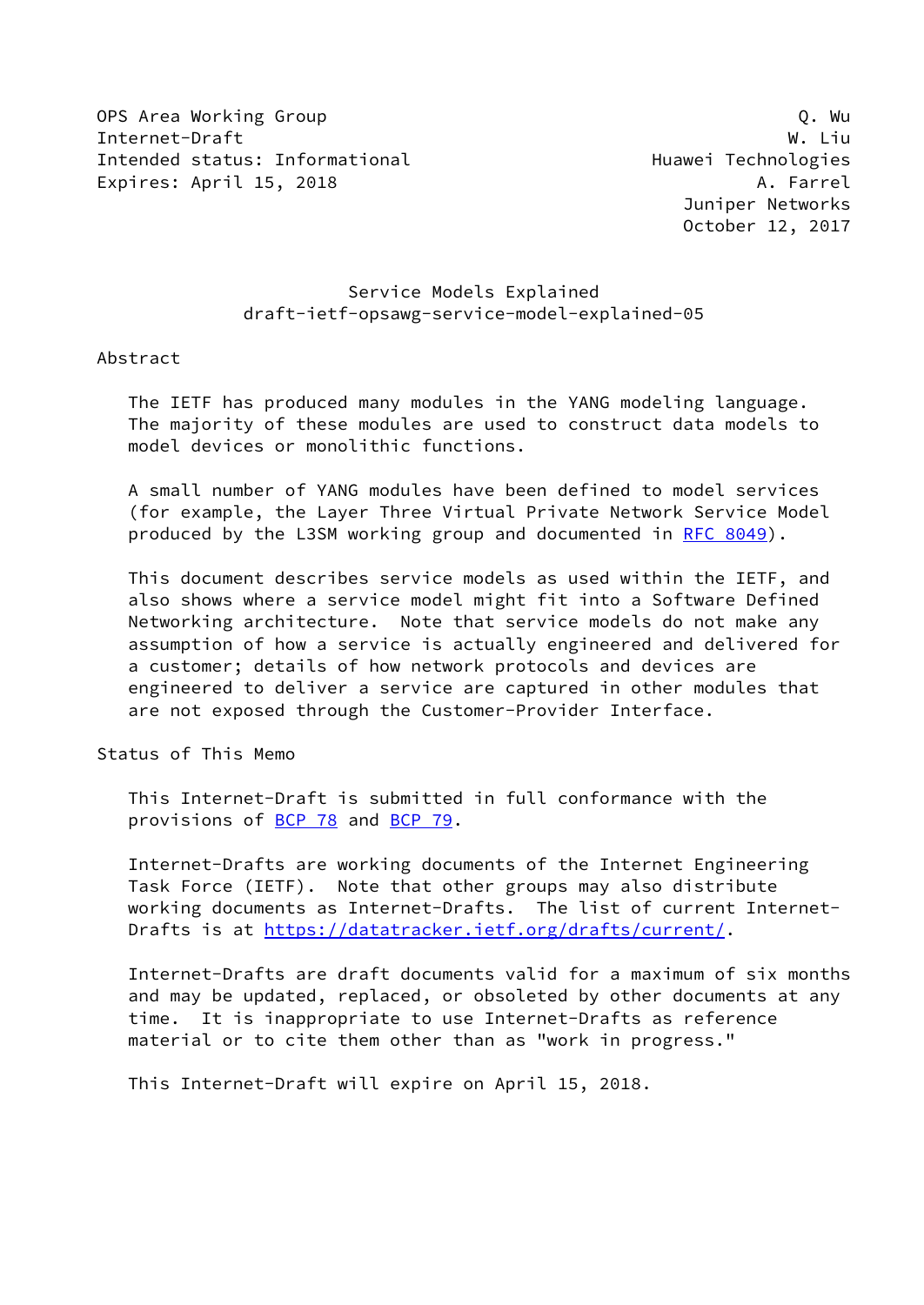<span id="page-1-1"></span>Internet-Draft Service Models Explained October 2017

## Copyright Notice

 Copyright (c) 2017 IETF Trust and the persons identified as the document authors. All rights reserved.

This document is subject to **[BCP 78](https://datatracker.ietf.org/doc/pdf/bcp78)** and the IETF Trust's Legal Provisions Relating to IETF Documents [\(https://trustee.ietf.org/license-info](https://trustee.ietf.org/license-info)) in effect on the date of publication of this document. Please review these documents carefully, as they describe your rights and restrictions with respect to this document. Code Components extracted from this document must include Simplified BSD License text as described in Section 4.e of the Trust Legal Provisions and are provided without warranty as described in the Simplified BSD License.

# Table of Contents

| Introduction $\ldots \ldots \ldots \ldots \ldots \ldots \ldots \ldots$             | $\overline{2}$   |
|------------------------------------------------------------------------------------|------------------|
| 2.                                                                                 | $\overline{4}$   |
| 3.                                                                                 | $6 \overline{6}$ |
| 3.1. Practical Considerations                                                      | 8                |
| Service Models in an SDN Context<br>4.                                             | $\underline{8}$  |
| Possible Causes of Confusion<br>$\overline{5}$ .                                   | 11               |
| Comparison With Other Work<br>6.                                                   | 13               |
| Comparison With Network Service Models<br>6.1.                                     | 13               |
| Service Delivery and Network Element Model Work<br>6.2.                            | 15               |
| 6.3. Customer Service Model Work                                                   | 15               |
| The MEF Architecture<br>6.4.                                                       | 17               |
| $\mathcal{I}.$ Further Concepts $\ldots \ldots \ldots \ldots \ldots \ldots \ldots$ | <b>18</b>        |
| Technology Agnostic 18<br>7.1.                                                     |                  |
| Relationship to Policy<br>7.2.                                                     | 18               |
| $\overline{7.3}$ . Operator-Specific Features                                      | 19               |
| Supporting Multiple Services<br>7.4.                                               | 19               |
| 8.                                                                                 | 20               |
| Manageability Considerations<br>9.                                                 | 20               |
|                                                                                    | 21               |
|                                                                                    | 21               |
|                                                                                    | 21               |
| 12.1.                                                                              | 21               |
| 12.2. Informative References                                                       | 21               |
| Authors' Addresses                                                                 | 23               |

<span id="page-1-0"></span>[1](#page-1-0). Introduction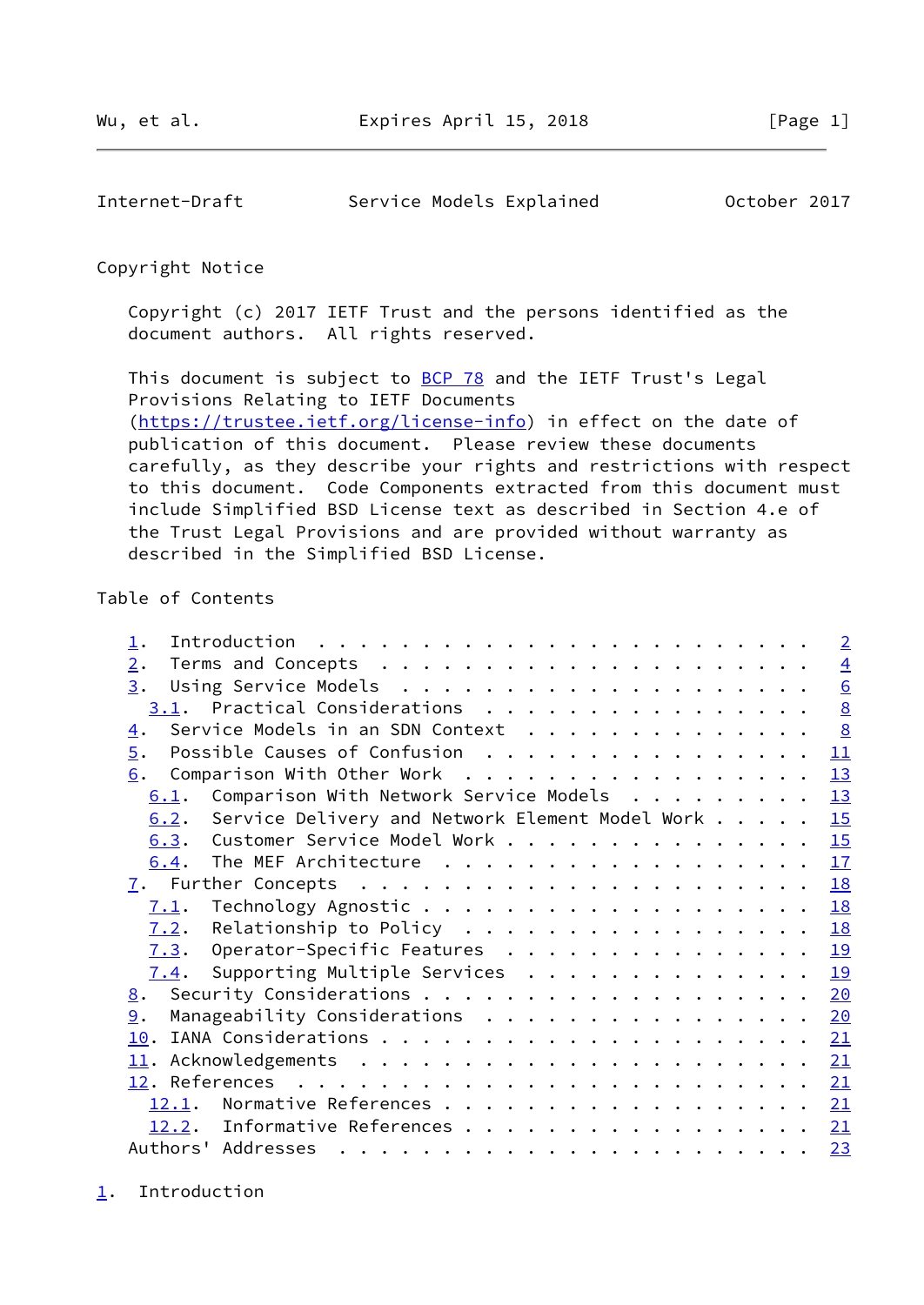In recent years the number of modules written in the YANG modeling language [\[RFC6020](https://datatracker.ietf.org/doc/pdf/rfc6020)] for configuration and monitoring has blossomed. Many of these are used for device-level configuration (for example,

Wu, et al. **Expires April 15, 2018** [Page 2]

Internet-Draft Service Models Explained October 2017

 [\[RFC7223](https://datatracker.ietf.org/doc/pdf/rfc7223)]) or for control of monolithic functions or protocol instances (for example, [\[RFC7407](https://datatracker.ietf.org/doc/pdf/rfc7407)]).

 [RFC7950] makes a distinction between a "data model" which it defines as describing how data is represented and accessed, and a "YANG module" that defines hierarchies of schema nodes to make a self contained and compilable block of definitions and inclusions. YANG structures data models into modules for ease of use.

Within the context of Software Defined Networking (SDN) [\[RFC7149](https://datatracker.ietf.org/doc/pdf/rfc7149)] [\[RFC7426](https://datatracker.ietf.org/doc/pdf/rfc7426)], YANG data modules may be used on the interface between a controller and network devices, and between network orchestrators and controllers. There may also be a hierarchy of such components with super controllers, domain controllers, and device controllers all exchanging information and instructions using YANG modules.

 There has been interest in using YANG to define and document data models that describe services in a portable way that is independent of which network operator uses the model. For example, the Layer Three Virtual Private Network Service Model (L3SM) [[RFC8049\]](https://datatracker.ietf.org/doc/pdf/rfc8049). Such models may be used in manual and even paper-driven service request processes with a gradual transition to IT-based mechanisms. Ultimately they could be used in online, software-driven dynamic systems, and may be used as part of an SDN system.

 This document explains the scope and purpose of service models within the IETF (and limited to within the scope of the IETF) and describes how a service model can be used by a network operator. Equally, this document clarifies what a service model is not, and dispels some common misconceptions.

 The document also shows where a service model might fit into an SDN architecture, but it is important to note that a service model does not require or preclude the use of SDN. Note that service models do not make any assumption of how a service is actually engineered and delivered to a customer; details of how network protocols and devices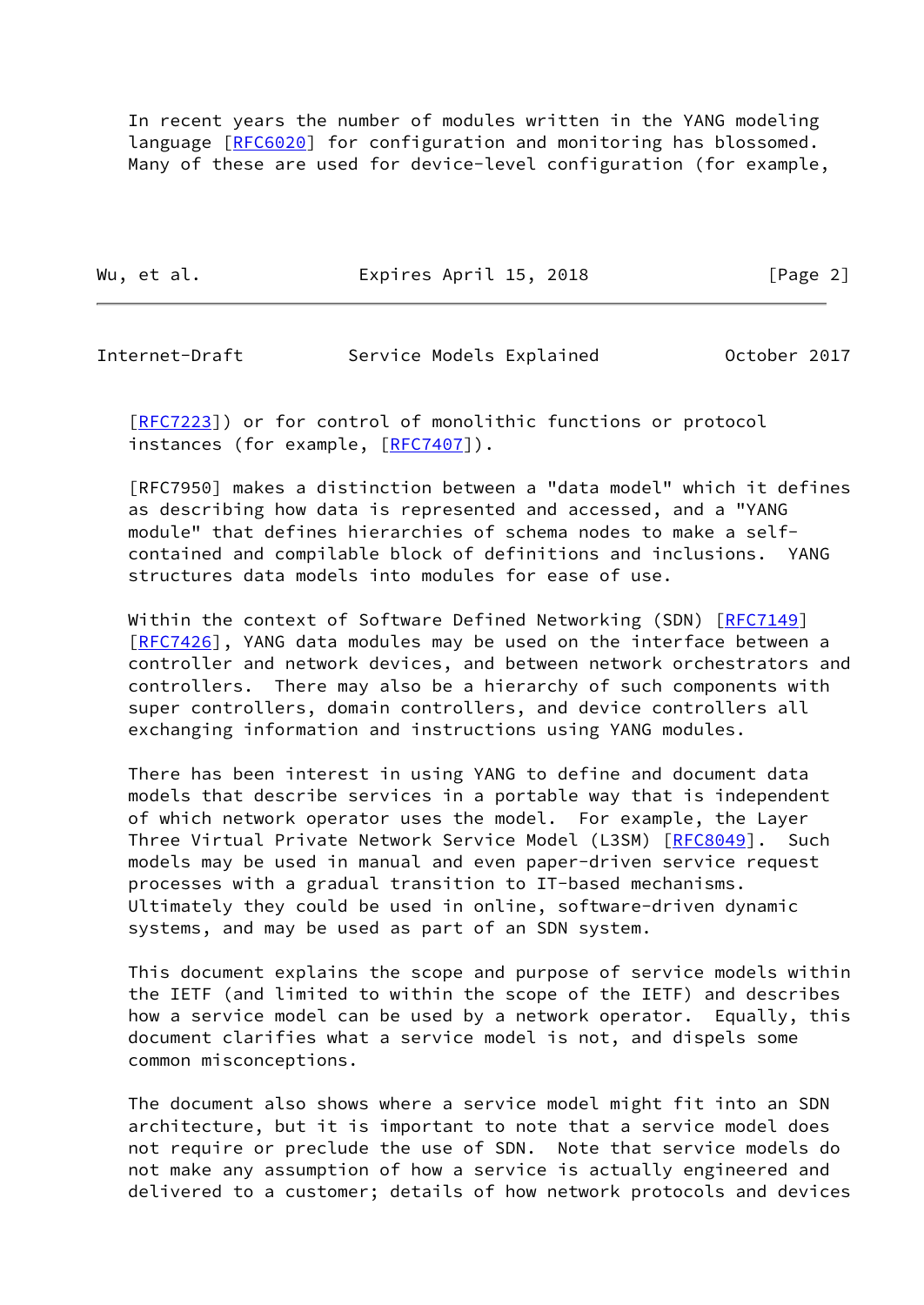are engineered to deliver a service are captured in other modules that are not exposed through the interface betweeen the customer and the provider.

 In summary, a service model is a formal representation of the data elements that describe a network service as that service is described to or requested by a customer of a network operator. Details included in the service model include a description of the service as experienced by the customer, but not features of how that service is delivered or realized by the service provider.

| Expires April 15, 2018<br>Wu, et al. | [Page 3] |
|--------------------------------------|----------|
|--------------------------------------|----------|

<span id="page-3-1"></span>Internet-Draft Service Models Explained October 2017

 Other work on classifying YANG modules has been done in [\[RFC8199](https://datatracker.ietf.org/doc/pdf/rfc8199)]. That document provides an important reference for this document, and also uses the term "service module". [Section 6.1](#page-13-2) in this document provides a comparison between these two uses of the same terminology.

<span id="page-3-0"></span>[2](#page-3-0). Terms and Concepts

 Readers should familiarize themselves with the description and classification of YANG modules provided in [[RFC8199\]](https://datatracker.ietf.org/doc/pdf/rfc8199).

The following terms are used in this document:

- Network Operator: This term is used to refer to the company that owns and operates one or more networks that provide Internet connectivity services and/or other services.
- Customer: This term refers to someone who purchases a service (including connectivity) from a network operator. In the context of this document, a customer is usually a company that runs their own network or computing platforms and wishes to connect to the Internet or between sites. Such a customer may operate an enterprise network or a data center. Sometimes this term may also be used to refer to the individual in such a company who contracts to buy services from a network operator. A customer as described here is a separate commercial operation from the network operator, but some companies may operate with internal customers so that, for example, an IP/MPLS packet network may be the customer of an optical transport network.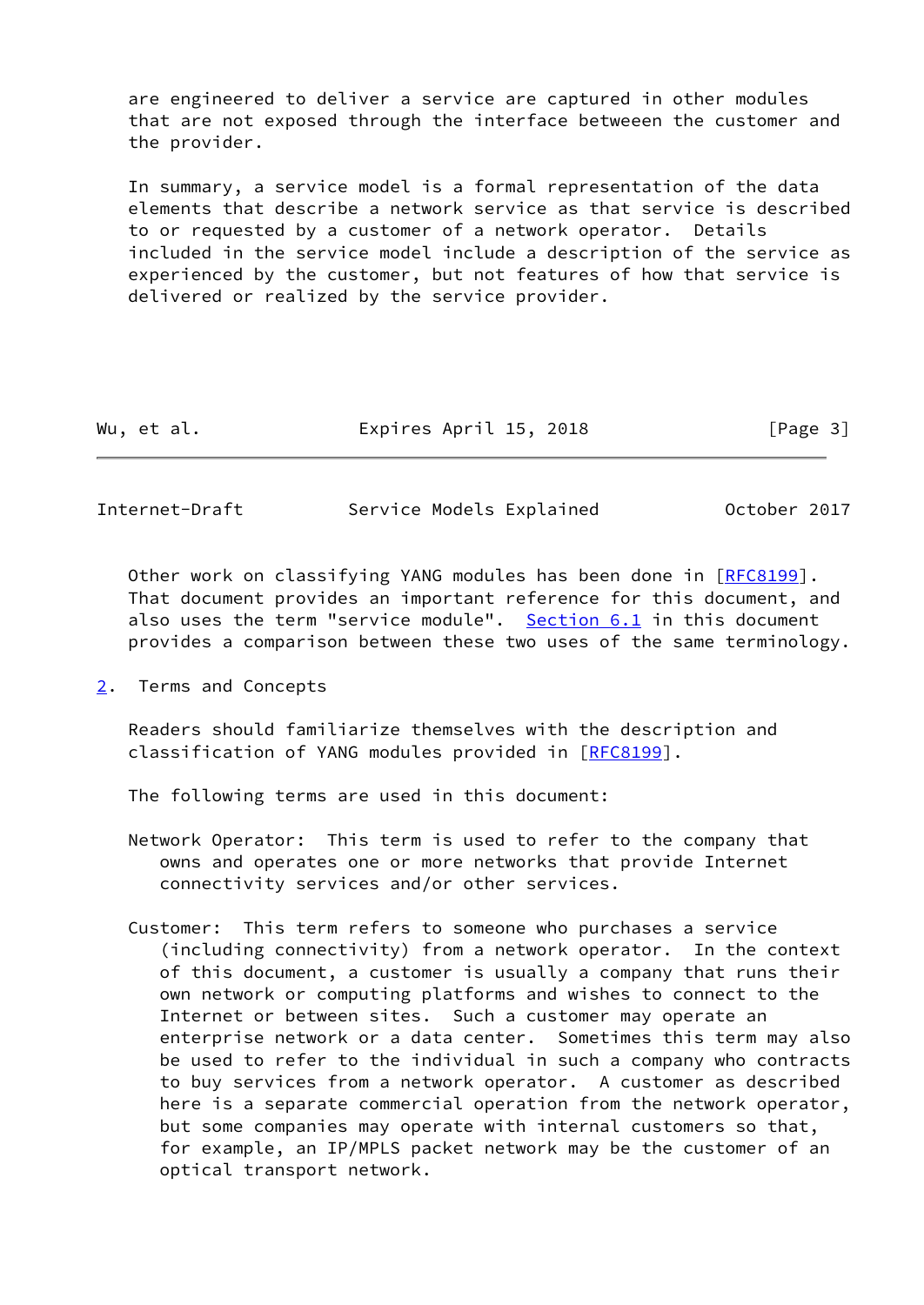Service: A network operator delivers one or more services to a customer. A service in the context of this document (sometimes called a Network Service) is some form of connectivity between customer sites and the Internet, or between customer sites across the network operator's network and across the Internet. However, a distinction should be drawn between the parameters that describe a service as included in a customer service model (see the definition of this term, below) and a Service Level Agreement (SLA) as discussed in **Section 5** and **[Section 7.2](#page-19-3)**.

 A service may be limited to simple connectivity (such as IP-based Internet access), may be a tunnel (such as a virtual circuit), or may involve more complex connectivity (such as in a multi-site virtual private network). Services may be further enhanced by additional functions providing security, load-balancing, accounting, and so forth. Additionally, services usually include guarantees of quality, throughput, and fault reporting.

Wu, et al. **Expires April 15, 2018** [Page 4]

Internet-Draft Service Models Explained October 2017

 This document makes a distinction between a service as delivered to a customer (that is, the service as discussed on the interface between a customer and the network operator) and the service as realized within the network (as described in [\[RFC8199](https://datatracker.ietf.org/doc/pdf/rfc8199)]). This distinction is discussed further in [Section 6.](#page-13-0)

Readers may also refer to  $[REC 7297]$  for an example of how an IP connectivity service may be characterized.

 Data Model: The concepts of information models and data models are described in [\[RFC3444](https://datatracker.ietf.org/doc/pdf/rfc3444)]. That document defines a data model by contrasting it with the definition of an information model as follows:

 The main purpose of an information model is to model managed objects at a conceptual level, independent of any specific implementations or protocols used to transport the data. The degree of specificity (or detail) of the abstractions defined in the information model depends on the modeling needs of its designers. In order to make the overall design as clear as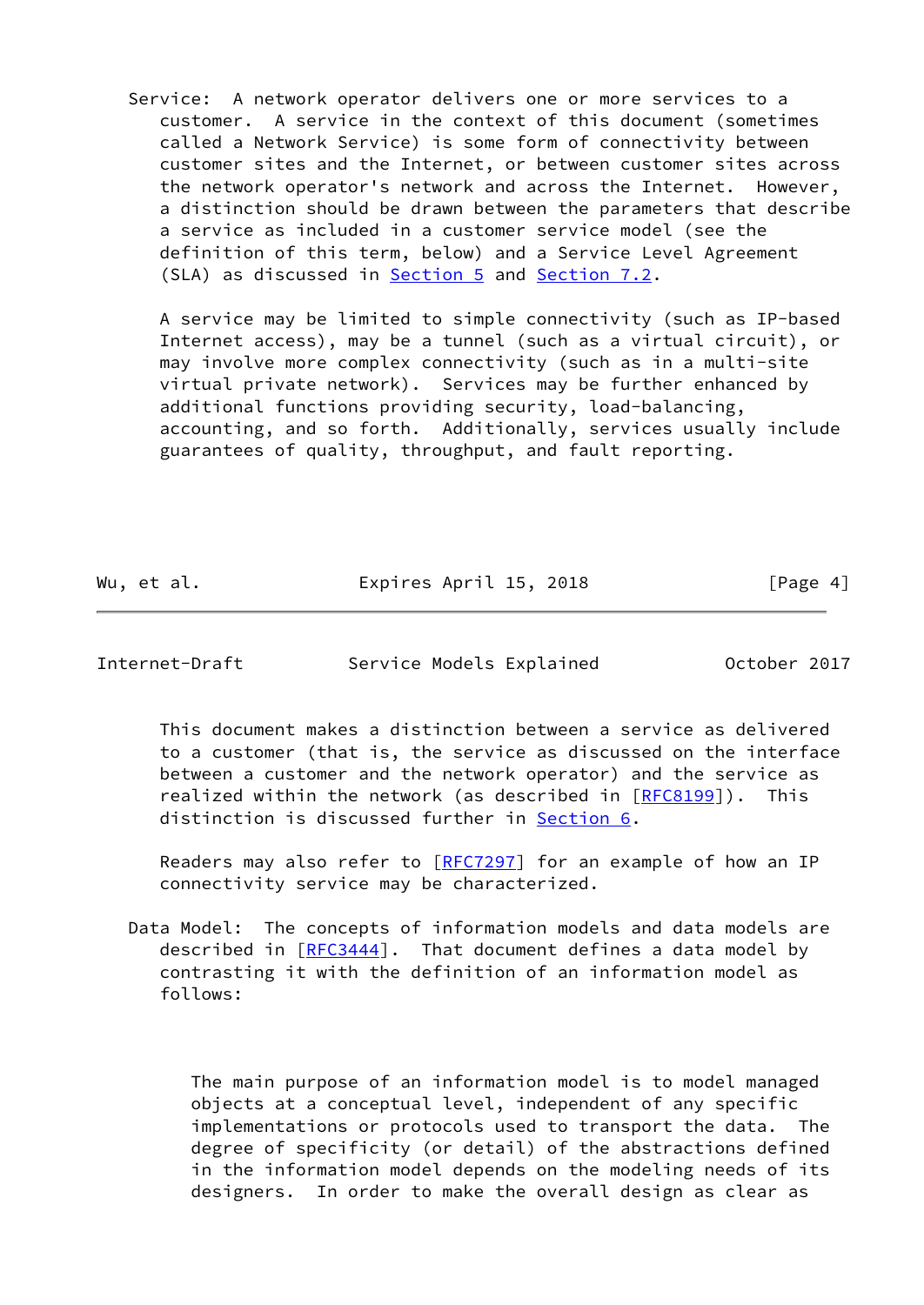possible, an information model should hide all protocol and implementation details. Another important characteristic of an information model is that it defines relationships between managed objects.

 Data models, conversely, are defined at a lower level of abstraction and include many details. They are intended for implementors and include protocol-specific constructs.

As mentioned in  $Section 1$ , this document also uses the terms "data model" and "YANG module" as defined in [[RFC7950](https://datatracker.ietf.org/doc/pdf/rfc7950)].

- Service Model: A service model is a specific type of data model. It describes a service and the parameters of the service in a portable way that can be used uniformly independent of the equipment and operating environment. The service model may be divided into two categories:
	- Customer Service Model: A customer service model is used to describe a service as offered or delivered to a customer by a network operator as shown in Figure 1. It can be used by a human (via a user interface such as a GUI, web form, or CLI) or by software to configure or request a service, and may equally be consumed by a human (such as via an order fulfillment system) or by a software component. Such models are sometimes referred to simply as "service models" [\[RFC8049](https://datatracker.ietf.org/doc/pdf/rfc8049)]. A customer

| Expires April 15, 2018<br>Wu, et al. | [Page 5] |  |  |  |  |
|--------------------------------------|----------|--|--|--|--|
|--------------------------------------|----------|--|--|--|--|

<span id="page-5-0"></span>Internet-Draft Service Models Explained October 2017

 service model is expressed in a YANG module as a core set of parameters that are common across network operators: additional features that are specific to the offerings of individual network operators would be defined in extensions or augmentations of the module. Except where specific technology details (such as encapsulations, or mechanisms applied on access links) are directly pertinent to the customer, customer service models are technology agnostic so that the customer does not have influence over or knowledge of how the network operator engineers the service.

 An example of where such details are relevant to the customer is when they describe the behavior or interactions on the interface between the equipment at the customer site (often referred to as the Customer Edge or CE equipment) and the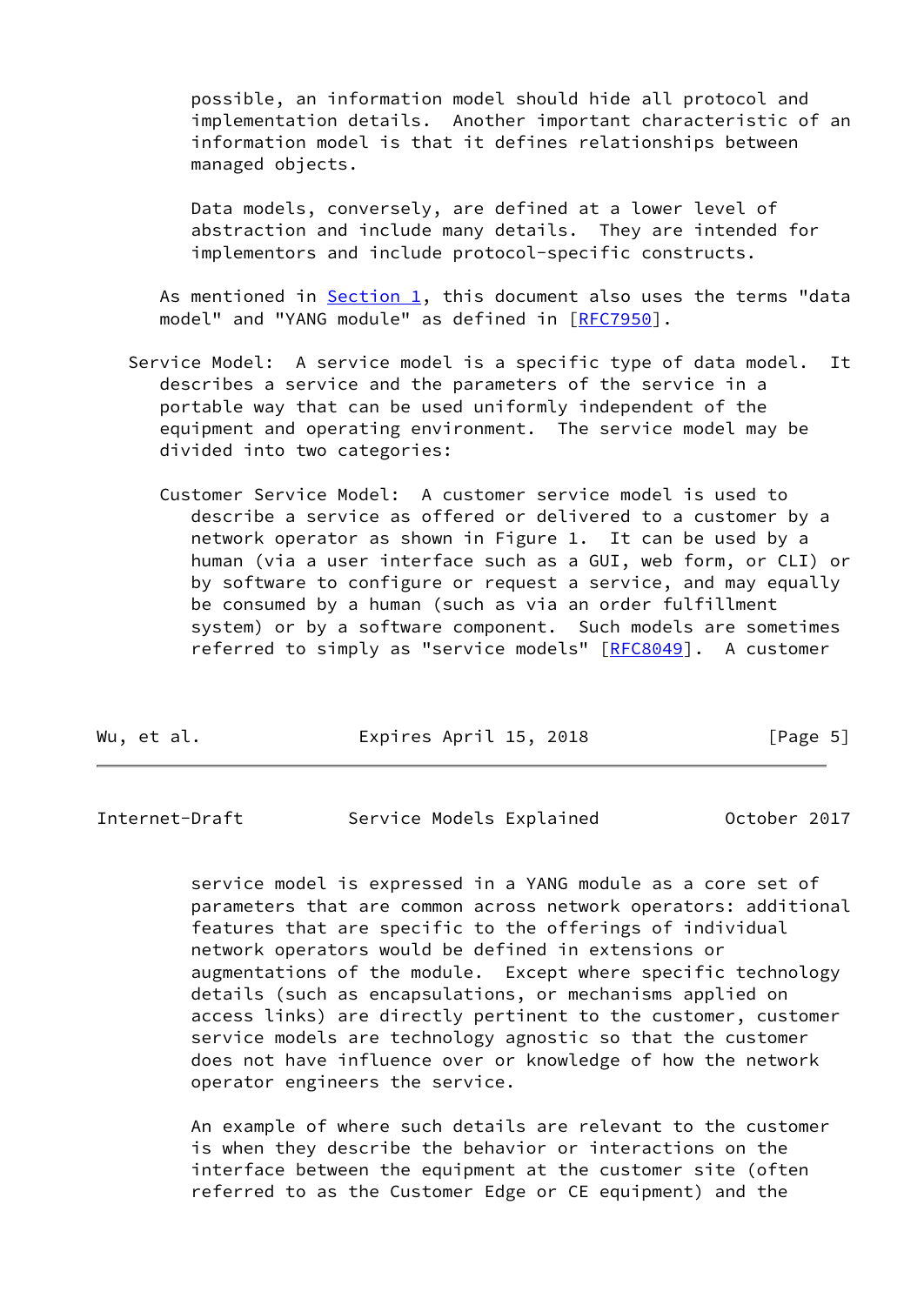equipment at the network operator's site (usually referred to as the Provider Edge or PE equipment).

 Service Delivery Model: A service delivery model is used by a network operator to define and manage how a service is engineered in the network. It can be used by a human operator (such as via a management station) or by a software tool to instruct network components. The YANG modules that encode such models are sometimes referred to as "network service YANG modules" [\[RFC8199](https://datatracker.ietf.org/doc/pdf/rfc8199)] and are consumed by "external systems" such as Operations Support System (OSS). A service delivery module is expressed as a core set of parameters that are common across a network type and technology: additional features that are specific to the configuration of individual vendor equipment or proprietary protocols would be defined in extensions or augmentations of the module. Service delivery modules include technology-specific modules.

 The distinction between a customer service model and a service delivery model needs to be clarified. The modules that encode a customer service model are not used to directly configure network devices, protocols, or functions: it is not something that is sent to network devices (i.e., routers or switches) for processing. Equally, the modules that encode a customer service model do not describes how a network operator realizes and delivers the service described by the module. This distinction is discussed further in later sections.

<span id="page-6-0"></span>[3](#page-6-0). Using Service Models

 As already indicated, customer service models are used on the interface between customers and network operators. This is shown simply in Figure 1.

| Wu, et al. | Expires April 15, 2018 | [Page 6] |
|------------|------------------------|----------|
|            |                        |          |

Internet-Draft Service Models Explained October 2017

 The language in which a customer service model is described is a choice for whoever specifies the model. The IETF uses the YANG data modeling language defined in [\[RFC6020](https://datatracker.ietf.org/doc/pdf/rfc6020)].

 The encoding and communication protocol used to exchange a customer service model between customer and network operator are deployment and implementation-specific. The IETF has standardized the NETCONF protocol [\[RFC6241](https://datatracker.ietf.org/doc/pdf/rfc6241)] and the RESTCONF protocol [\[RFC8040](https://datatracker.ietf.org/doc/pdf/rfc8040)] for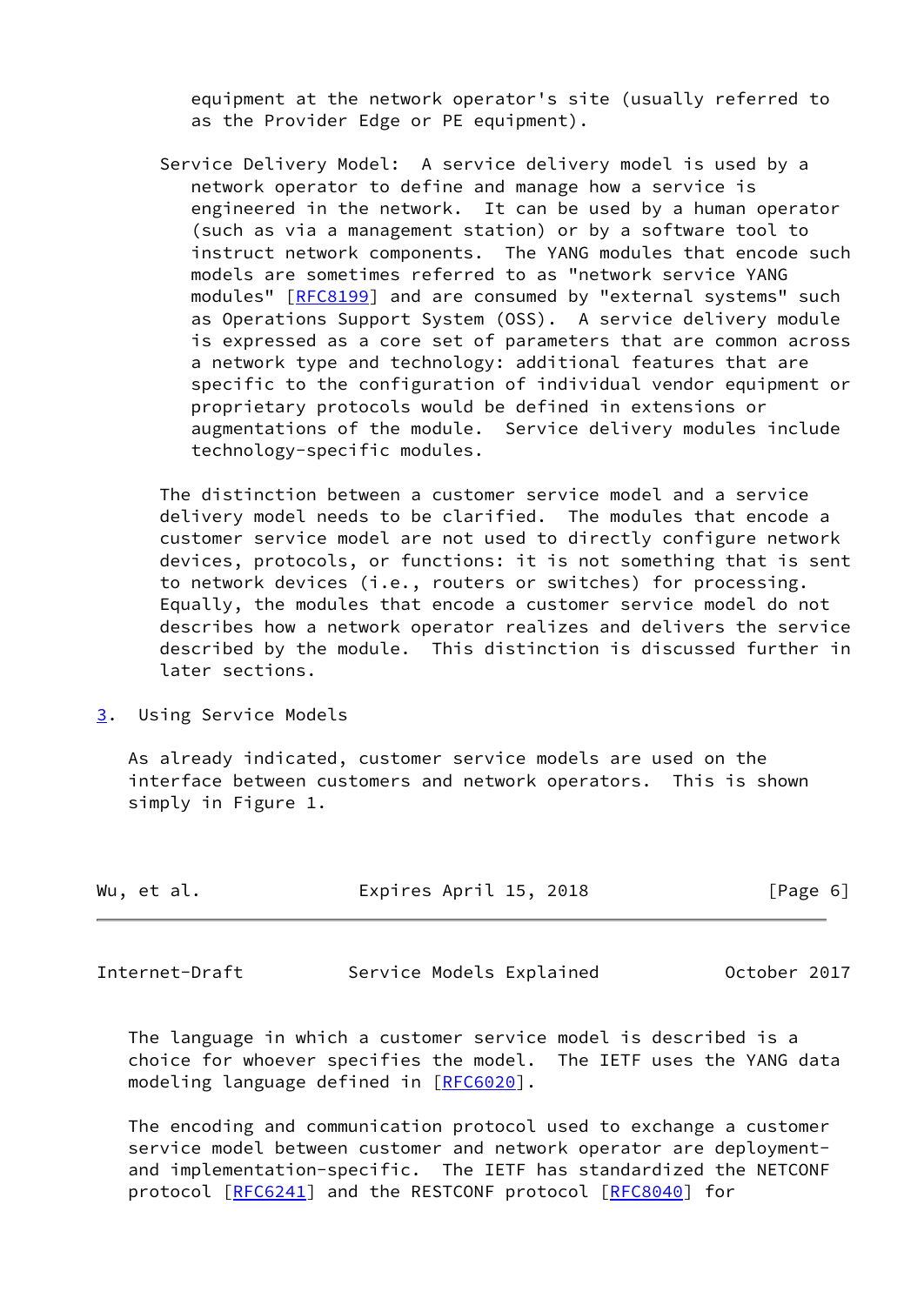interactions "on the wire" between software components with data encoded in XML or JSON. However, co-located software components might use an internal API, while systems with more direct human interactions might use web pages or even paper forms. Where direct human interaction comes into play, interface interactions may be realized via business practices and that may introduce some margin of error, thus raising the priority for automated, deterministic interfaces.



 Figure 1: The Customer Service Models used on the Interface between Customers and Network Operators

 How a network operator processes a customer's service request described with a customer service model depends on the commercial and operational tools, processes, and policies used by the network operator. These may vary considerably from one network operator to another.

 However, the intent is that the network operator maps the service request into configuration and operational parameters that control one or more networks to deliver the requested services. That means that the network operator (or software run by the network operator) takes the information in the customer service model and determines how to deliver the service by enabling and configuring network protocols and devices. They may achieve this by constructing service delivery models and passing them to network orchestrators or controllers. The use of standard customer service models eases service delivery by means of automation.

Wu, et al. **Expires April 15, 2018** [Page 7]

<span id="page-7-1"></span>Internet-Draft Service Models Explained October 2017

<span id="page-7-0"></span>[3.1](#page-7-0). Practical Considerations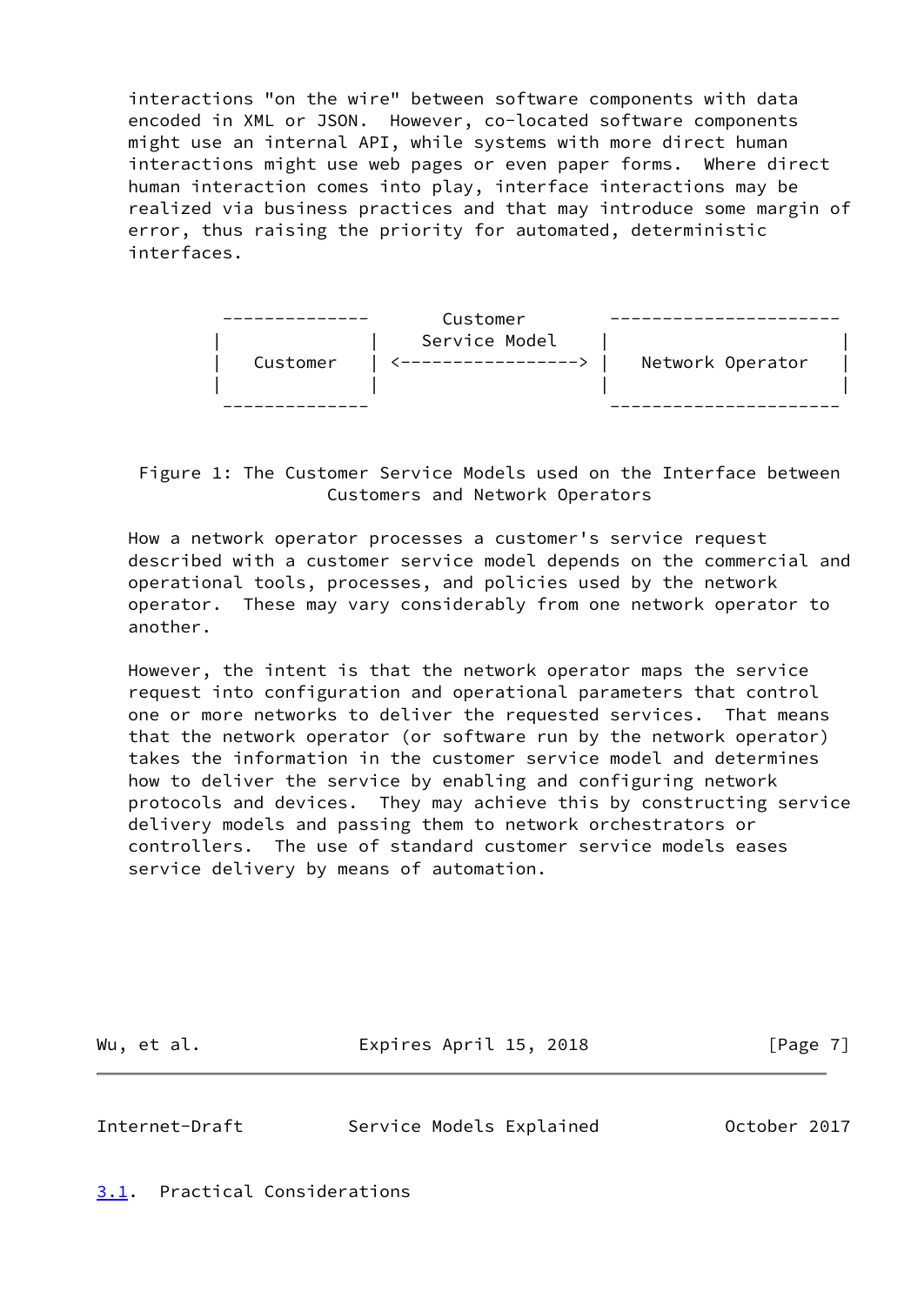The practicality of customer service models has been repeatedly debated. It has been suggested that network operators have radically different business modes and widely diverse commercial offerings making a common customer service model is impractical. However, the L3SM [\[RFC8049](https://datatracker.ietf.org/doc/pdf/rfc8049)] results from the consensus of multiple individuals working at network operators and offers a common core of service options that can be augmented according to the needs of individual network operators.

 It has also been suggested that there should be a single, base customer service module, and that details of individual services should be offered as extensions or augmentations of this. It is quite possible that a number of service parameters (such as the identity and postal address of a customer) will be common and it would be a mistake to define them multiple times, once in each customer service model. However, the distinction between a 'module' and a 'model' should be considered at this point: modules are how the data for models is logically broken out and documented especially for re-use in multiple models.

<span id="page-8-0"></span>[4](#page-8-0). Service Models in an SDN Context

 In a Software Defined Networking (SDN) system, the management of network resources and protocols is performed by software systems that determine how best to utilize the network. Figure 2 shows a sample architectural view of an SDN system where network elements are programmed by a component called an "SDN controller" (or "controller" for short), and where controllers are instructed by an orchestrator that has a wider view of the whole of, or part of, a network. The internal organization of an SDN control plane is deployment-specific.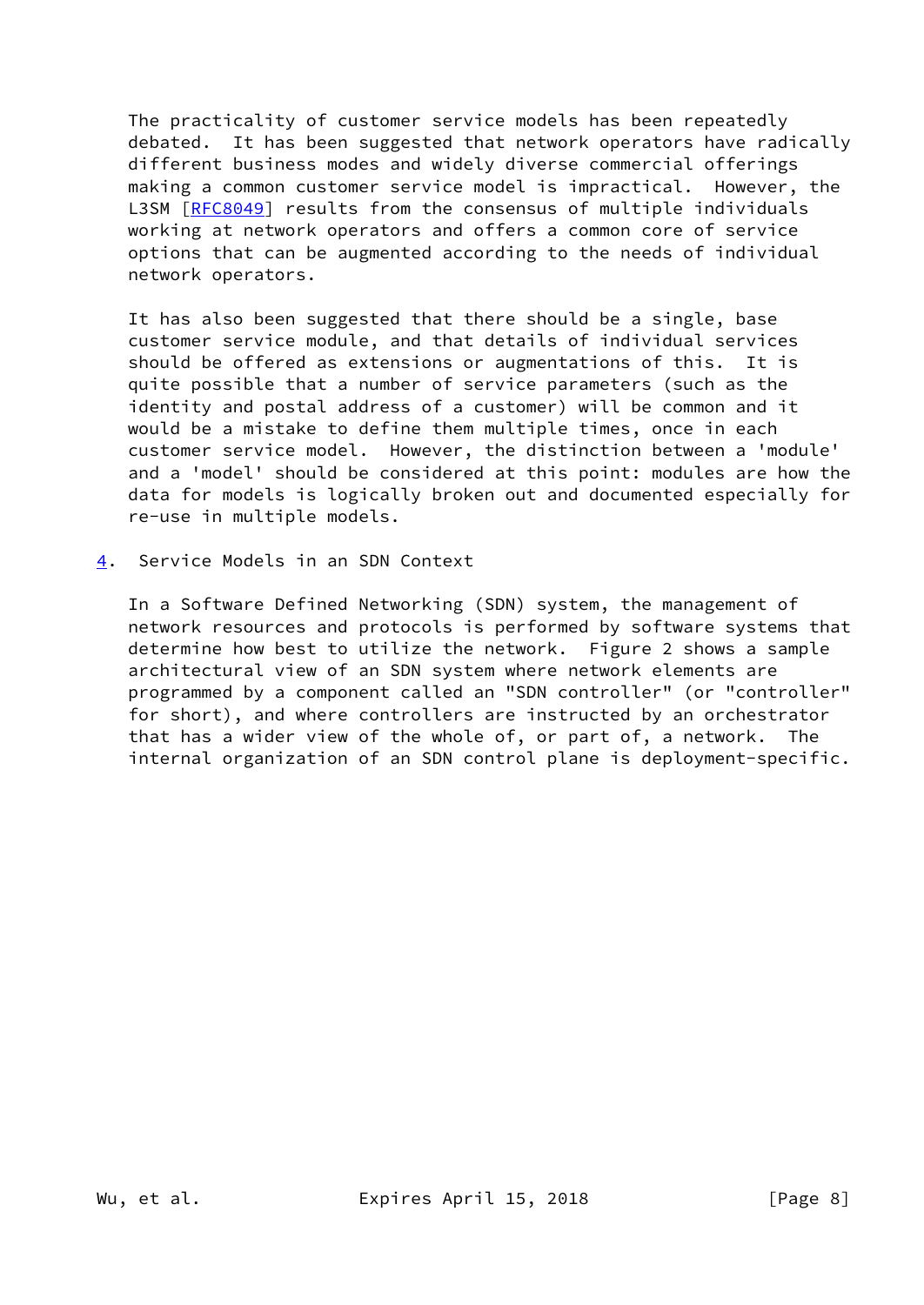

Figure 2: A Sample SDN Architecture

 A customer's service request is (or should be) technology-agnostic. That is, a customer is unware of the technology that the network operator has available to deliver the service and so the customer does not make requests specific to the underlying technology, but is limited to making requests specific to the service that is to be delivered. The orchestrator must map the service request to its view, and this mapping may include a choice of which networks and technologies to use depending on which service features have been requested.

 One implementation option to achieve this mapping is to split the orchestration function between a "Service Orchestrator" and a "Network Orchestrator" as shown in Figure 3.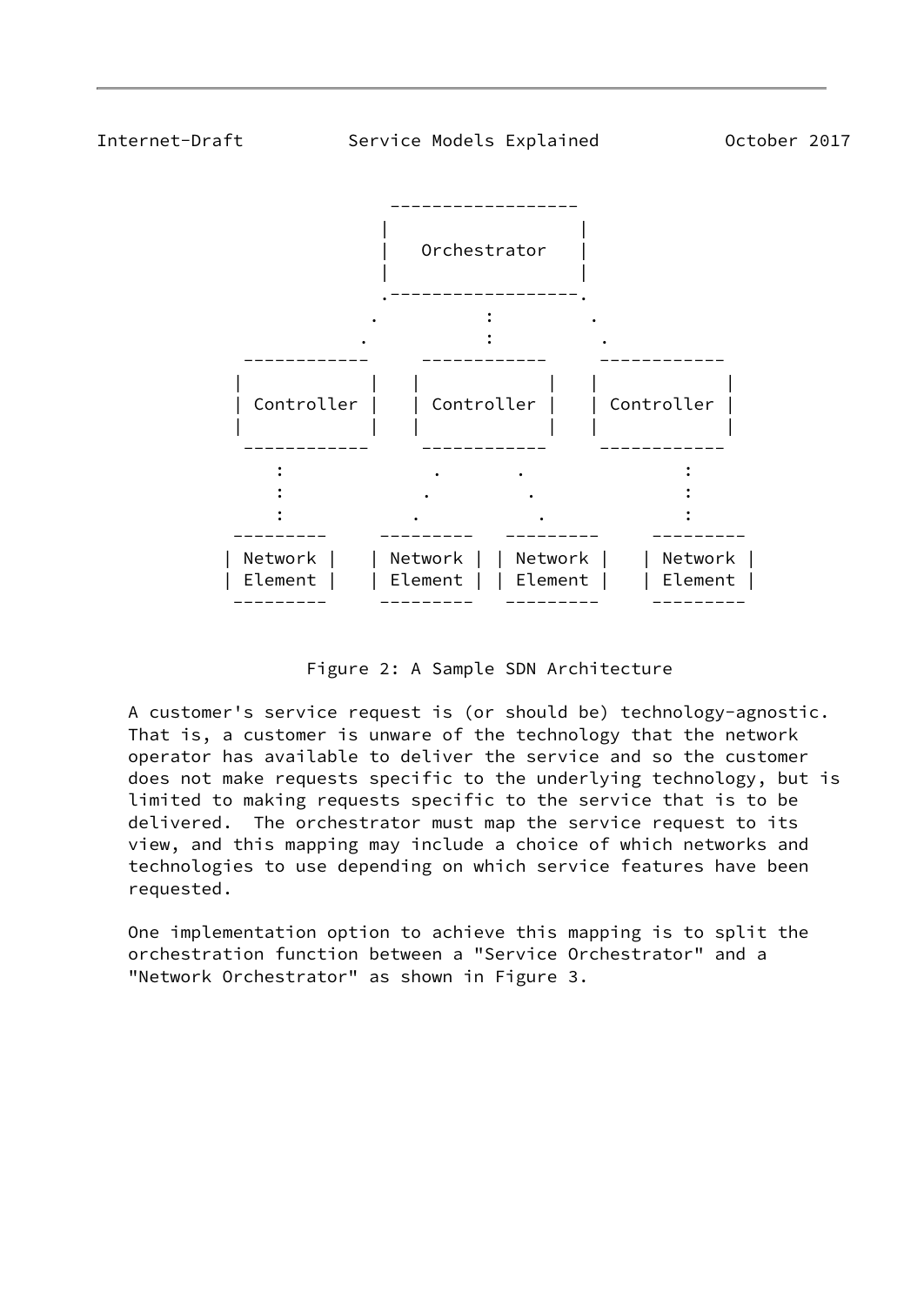Internet-Draft Service Models Explained October 2017



Figure 3: An Example SDN Architecture with a Service Orchestrator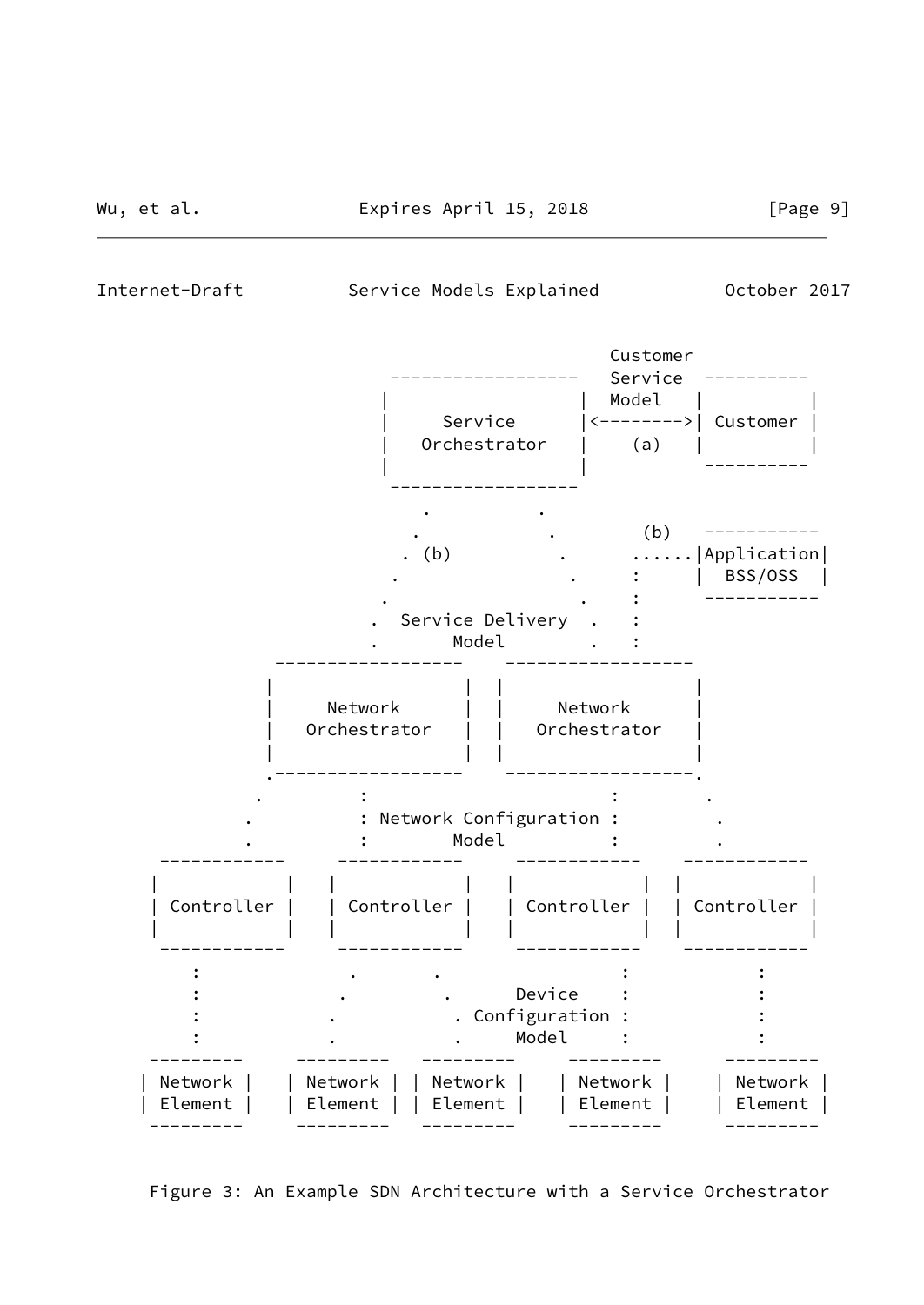Figure 3 also shows where different data models might be applied within the architecture. The Device Confguration Models are used by a Controller to set parameters on an individual network element. The Network Configuration Models are use by a Network Orchestrator to instruct Controllers (that may each be responsible for multiple network elements) how to configure parts of a network.

| Wu, et al. | Expires April 15, 2018 | [Page 10] |
|------------|------------------------|-----------|
|            |                        |           |

<span id="page-11-1"></span>Internet-Draft Service Models Explained October 2017

 The split between control components that exposes a "service interface" that is present in many figures showing extended SDN architectures:

- o Figure 1 of [\[RFC7426](https://datatracker.ietf.org/doc/pdf/rfc7426)] shows a separation of the "Application Plane", the "Network Services Abstraction Layer (NSAL)", and the "Control Plane". It marks the "Service Interface" as situated between the NSAL and the control plane.
- o Figure 1 of [\[RFC7491](https://datatracker.ietf.org/doc/pdf/rfc7491)] shows an interface between an "Application Service Coordinator" and an "Application-Based Network Operations Controller".
- o Figure 1 of [\[RFC8199](https://datatracker.ietf.org/doc/pdf/rfc8199)] shows an interface from an OSS or a Business Support System (BSS) that is expressed in "Network Service YANG Modules".

 This can all lead to some confusion around the definition of a "service interface" and a "service model". Some previous literature considers the interface northbound of the Network Orchestrator (labeled "(b)" in Figure 3) to be a "service interface" used by an application, but the service described at this interface is network centric and is aware of many features such as topology, technology, and operator policy. Thus, we make a distinction between this type of service interface and the more abstract service interface (labeled "(a)" in Figure 3) where the service is described by a service model and the interaction is between customer and network operator. Further discussion of this point is provided in **Section 5.** 

<span id="page-11-0"></span>[5](#page-11-0). Possible Causes of Confusion

In discussing service models, there are several possible causes of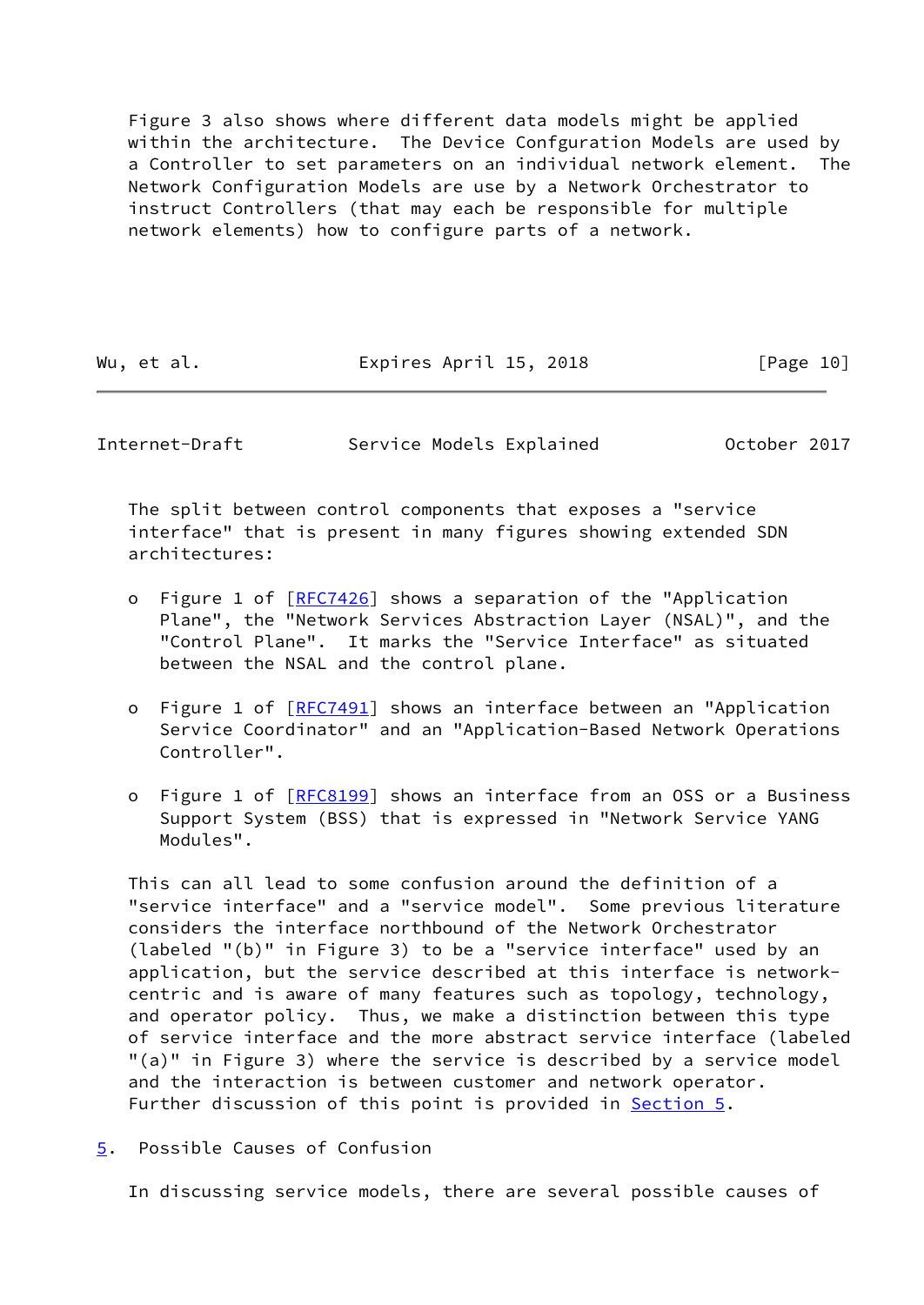#### confusion:

- o The services we are discussing are connectivity services provided by network operators to customers achieved by manipulating the network resources of the operator's network. This is a completely different thing to "Foo as a Service" (for example, Storage as a Service (SaaS)) where a service provider offers reachability to a value-added service that is provided at some location in the network using other resources (compute, storage, ...) that are not part of the network itself. The confusion arises not only because of the use of the word "service" in both cases, but also because network operators may offer both types of service to their customers.
- o Network operation is normally out of scope in the discussion of services between a network operator and a customer. That means

Wu, et al. **Expires April 15, 2018** [Page 11]

Internet-Draft Service Models Explained October 2017

 that the customer service model does not reveal to the customer anything about how the network operator delivers the service, nor does the model expose details of technology or network resources used to provide the service (all of these details could, in any case, be considered seecurity vulnerabilities. For example, in the simple case of point-to-point virtual link connectivity provided by a network tunnel (such as an MPLS pseudowire) the network operator does not expose the path through the network that the tunnel follows. Of course, this does not preclude the network operator from taking guidance from the customer (such as to avoid routing traffic through a particular country) or from disclosing specific details (such as might be revealed by a route trace), but these are not standard features of the service as described in the customer service model.

 o The network operator may use further data models (service delivery models) that help to describe how the service is realized in the network. These models might be used on the interface between the Service Orchestrator and the Network Orchestrator as shown in Figure 3 and might include many of the pieces of information from the customer service model alongside protocol parameters and device configuration information. [[RFC8199](https://datatracker.ietf.org/doc/pdf/rfc8199)] also terms these data models as "service models" and encode them as "Network Service YANG Modules" and a comparison is provided in [Section 6.1](#page-13-2). It is important that the Service Orchestrator should be able to map from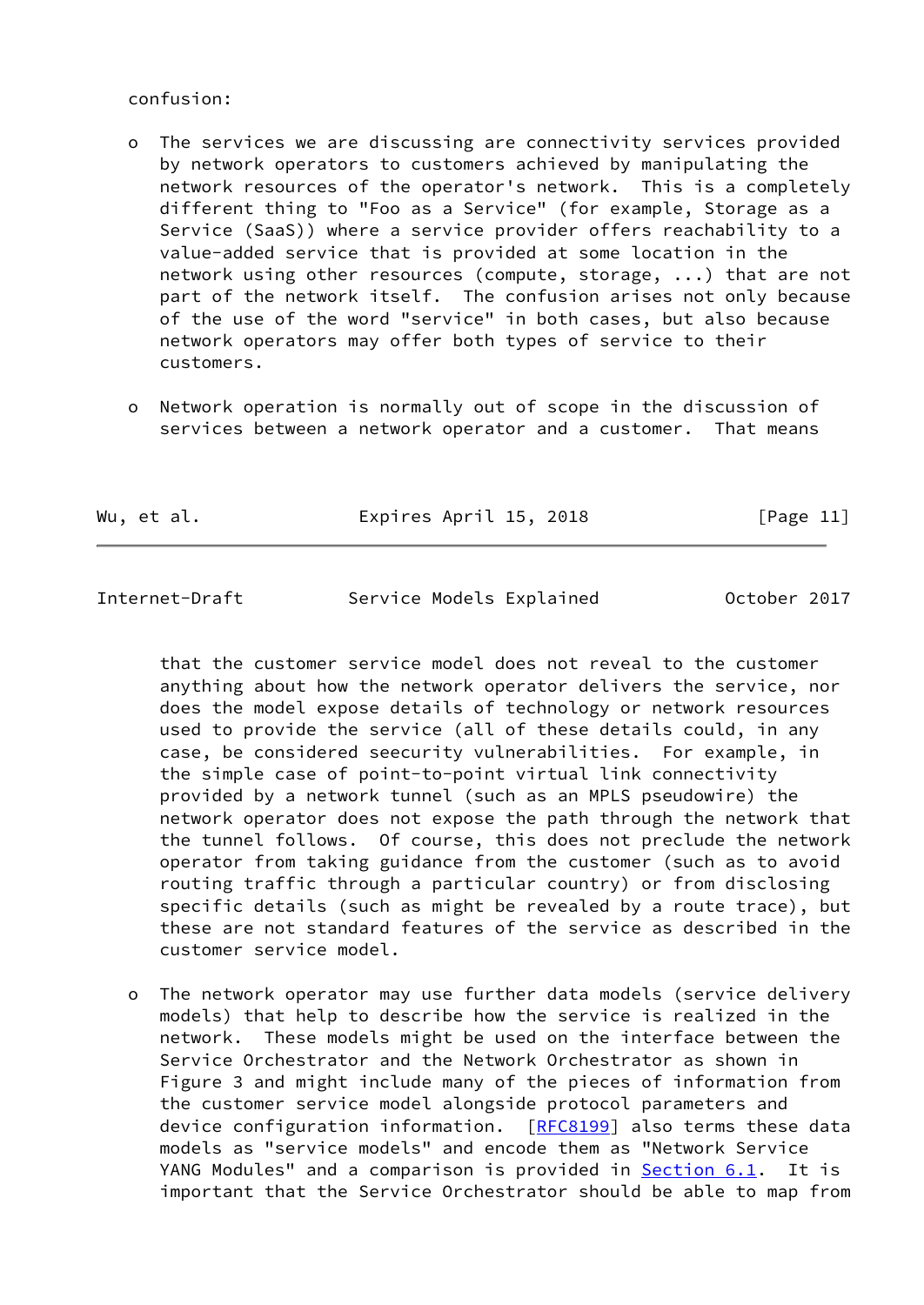a customer service model to these service delivery models, but they are not the same things.

- o Commercial terms (such as cost per byte, per minute, scoped by quality and type of service, and related to payment terms) are generally not a good subject for standardization. It is possible that some network operators will enhance standard customer service models to include commercial information, but the way this is done is likely to vary widely between network operators. Thus, this feature is out of scope for standardized customer service models.
- o Service Level Agreements (SLAs) have a high degree of overlap with the definition of services present in customer service models. Requests for specific bandwidth, for example, might be present in a customer service model, and agreement to deliver a service is a commitment to the description of the service in the customer service model. However, SLAs typically include a number of fine grained details about how services are allowed to vary, by how much, and how often. SLAs are also linked to commercial terms with penalties and so forth, and thus are also not good topics for standardization. As with commercial terms, it is expected that some network operators will enhance standard customer service models to include SLA parameters either using their own work or

| Expires April 15, 2018<br>Wu, et al. | [Page 12] |
|--------------------------------------|-----------|
|--------------------------------------|-----------|

<span id="page-13-1"></span>Internet-Draft Service Models Explained October 2017

 depending on material from standards bodies that specialize in this topic, but this feature is out of scope for the IETF's customer service models.

 If a network operator chooses to express an SLA using a data model, that model might be referenced as an extension or an augmentation of the customer service model.

<span id="page-13-0"></span>[6](#page-13-0). Comparison With Other Work

 Other work has classified YANG modules, produced parallel architectures, and developed a range of YANG modules. This section briefly examines that other work and shows how it fits with the description of service models introduced in this document.

<span id="page-13-2"></span>[6.1](#page-13-2). Comparison With Network Service Models

As previously noted, [\[RFC8199](https://datatracker.ietf.org/doc/pdf/rfc8199)] provides a classification of YANG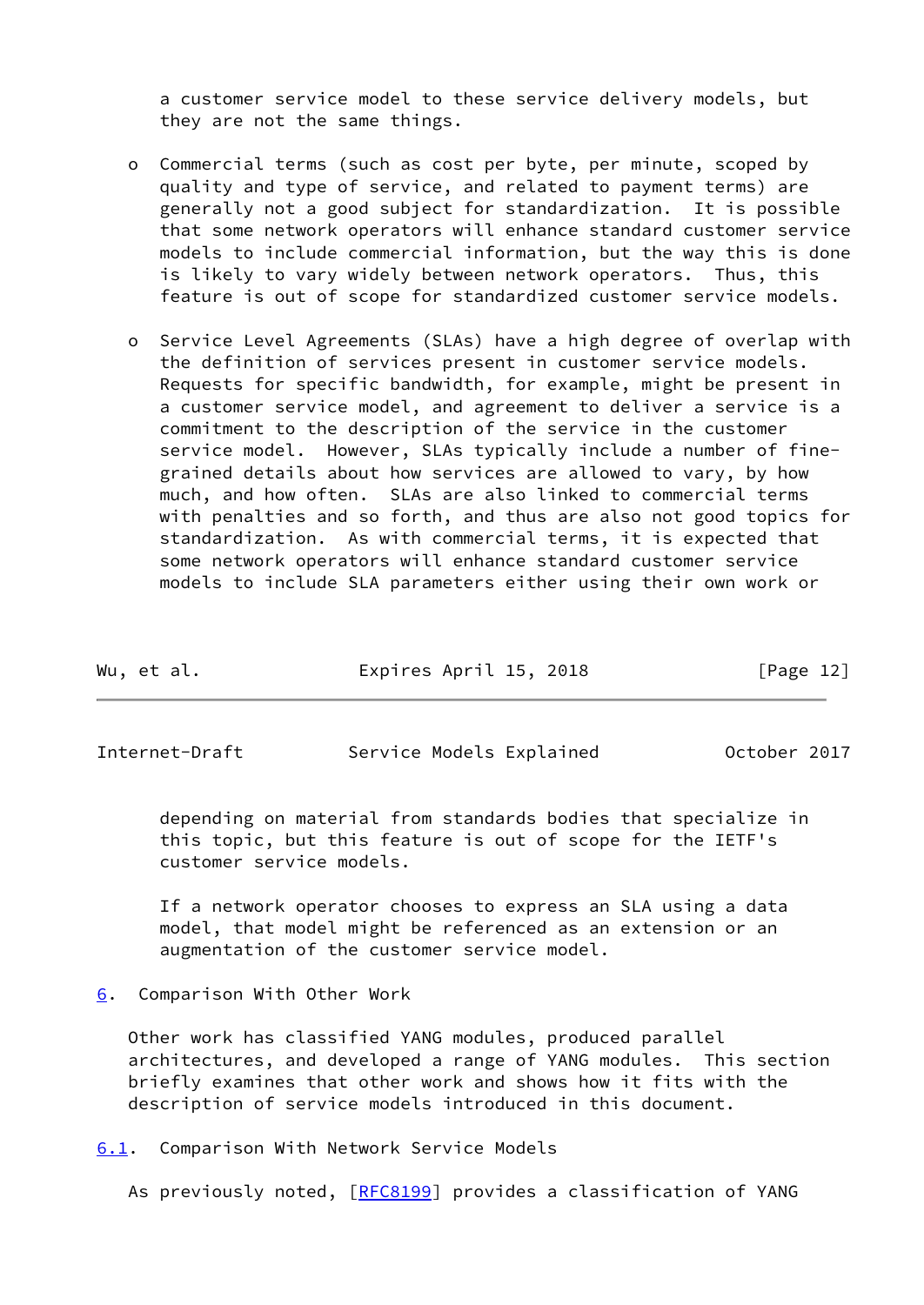modules. It introduces the term "Network Service YANG Module" to identify the type of module used to "describe the configuration, state data, operations and notifications of abstract representations of services implemented on one or multiple network elements." These modules are used to construct the service delivery models as described in this document; that is, they are the modules used on the interface between the Service Orchestrator or OSS/BSS and the Network Orchestrator as shown in Figure 3.

Figure 1 of [\[RFC8199](https://datatracker.ietf.org/doc/pdf/rfc8199)] can be modified to make this more clear and to add an additional example of a Network Service YANG module as shown in Figure 4. As can be seen, the highest classification of modules collects those that are used to deliver operations support and business support. These might be consumed by an Operations Support System (OSS) or a Business Support System (BSS), and a Service Orchestrator may form part of an OSS/BSS or may be a separate component. This highest layer in the figure is divided into the Customer Service Modules that are used to describe services to a customer as discussed in this document, and other modules that describe further OSS/BSS function such as billing and SLAs.

Wu, et al. **Expires April 15, 2018** [Page 13]

Internet-Draft Service Models Explained October 2017

 - - - - - - - - - - - - - - - - - - - - - - - - - - - - - - - - Operations Support and Business Support YANG Modules

| Customer Service | Other              |
|------------------|--------------------|
| YANG Modules     | Operations Support |
|                  | and                |
|                  | Business Support   |
|                  | YANG Modules       |
|                  |                    |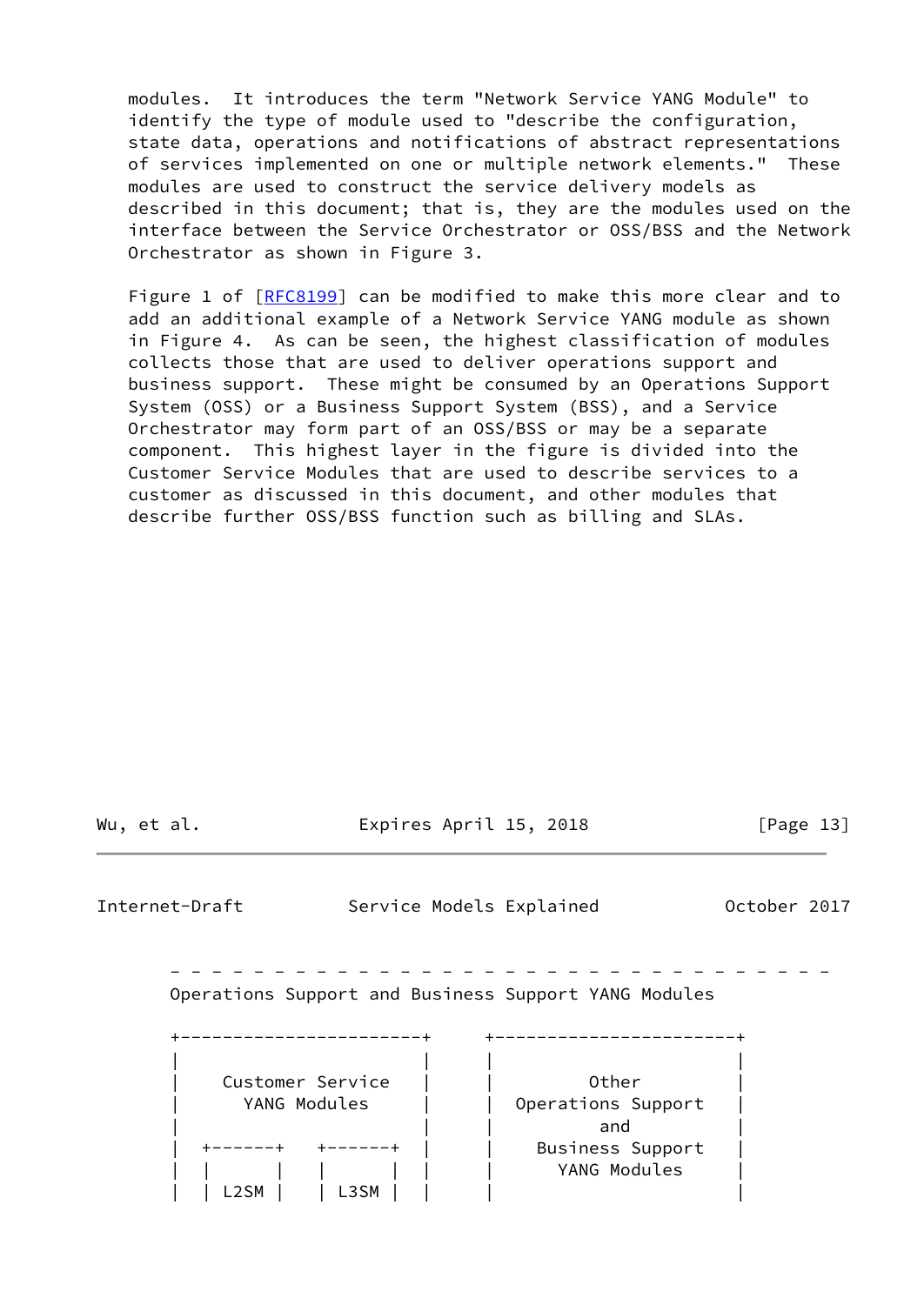| | | | | | | | | +------+ +------+ | | | | | | | +-----------------------+ +-----------------------+ - - - - - - - - - - - - - - - - - - - - - - - - - - - - - - - - Network Service YANG Modules +------------+ +-------------+ +-------------+ +-------------+ | | | | | | | | | - L2VPN | | - L2VPN | | EVPN | | L3VPN | | - VPWS | | - VPLS | | | | | | | | | | +------------+ +-------------+ +-------------+ +-------------+ - - - - - - - - - - - - - - - - - - - - - - - - - - - - - - - - Network Element YANG Modules +------------+ +------------+ +-------------+ +------------+ | | | | | | | | | MPLS | | BGP | | IPv4 / IPv6 | | Ethernet | | | | | | | | | +------------+ +------------+ +-------------+ +------------+ Key: EVPN: Ethernet Virtual Private Network L2SM: Layer 2 Virtual Private Network Service Model L2VPN: Layer 2 Virtual Private Network L3SM: Layer 3 Virtual Private Network Service Model L3VPN: Layer 3 Virtual Private Network VPLS: Virtual Private LAN Service VPWS: Virtual Private Wire Service Figure 4: YANG Module Abstaction Layers Showing Customer Service Modules Wu, et al. **Expires April 15, 2018** [Page 14] Internet-Draft Service Models Explained October 2017

<span id="page-15-1"></span><span id="page-15-0"></span>[6.2](#page-15-0). Service Delivery and Network Element Model Work

 A number of IETF working groups are developing YANG modules related to services. These models focus on how the network operator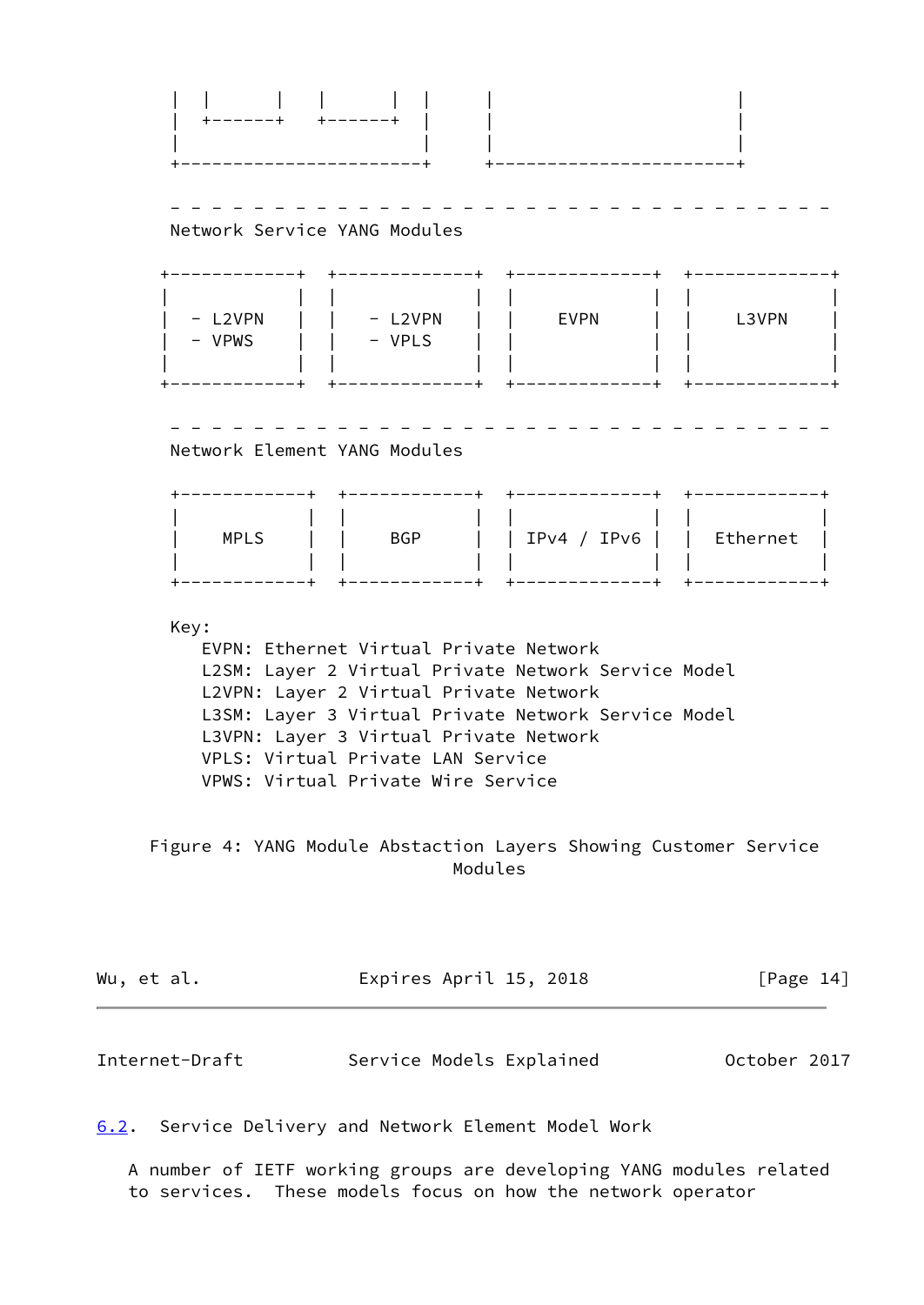configures the network through protocols and devices to deliver a service. Some of these models are classified as network service delivery models (also called service delivery models or network configuation models depending on the level at which they are pitched), while others have details that are related to specific element configuration and so are classed as network element models (also called device models).

A sample set of these models is listed here:

- o [[I-D.dhjain-bess-bgp-l3vpn-yang](#page-23-3)] defines a YANG module that can be used to configure and manage BGP L3VPNs.
- o [[I-D.ietf-bess-l2vpn-yang\]](#page-24-1) documents a data model that it is expected will be used by the management tools run by the network operators in order to manage and monitor the network resources that they use to deliver L2VPN services.
- o [[I-D.ietf-bess-evpn-yang\]](#page-23-4) defines YANG modules for delivering an Ethernet VPN service.
- <span id="page-16-0"></span>[6.3](#page-16-0). Customer Service Model Work

 Several initiatives within the IETF are developing customer service models. The L3SM presents the L3VPN service as described by a network operator to a customer. Figure 5, which is reproduced from [\[RFC8049](https://datatracker.ietf.org/doc/pdf/rfc8049)], shows that the L3SM is a customer service model as described in this document.

Wu, et al. **Expires April 15, 2018** [Page 15]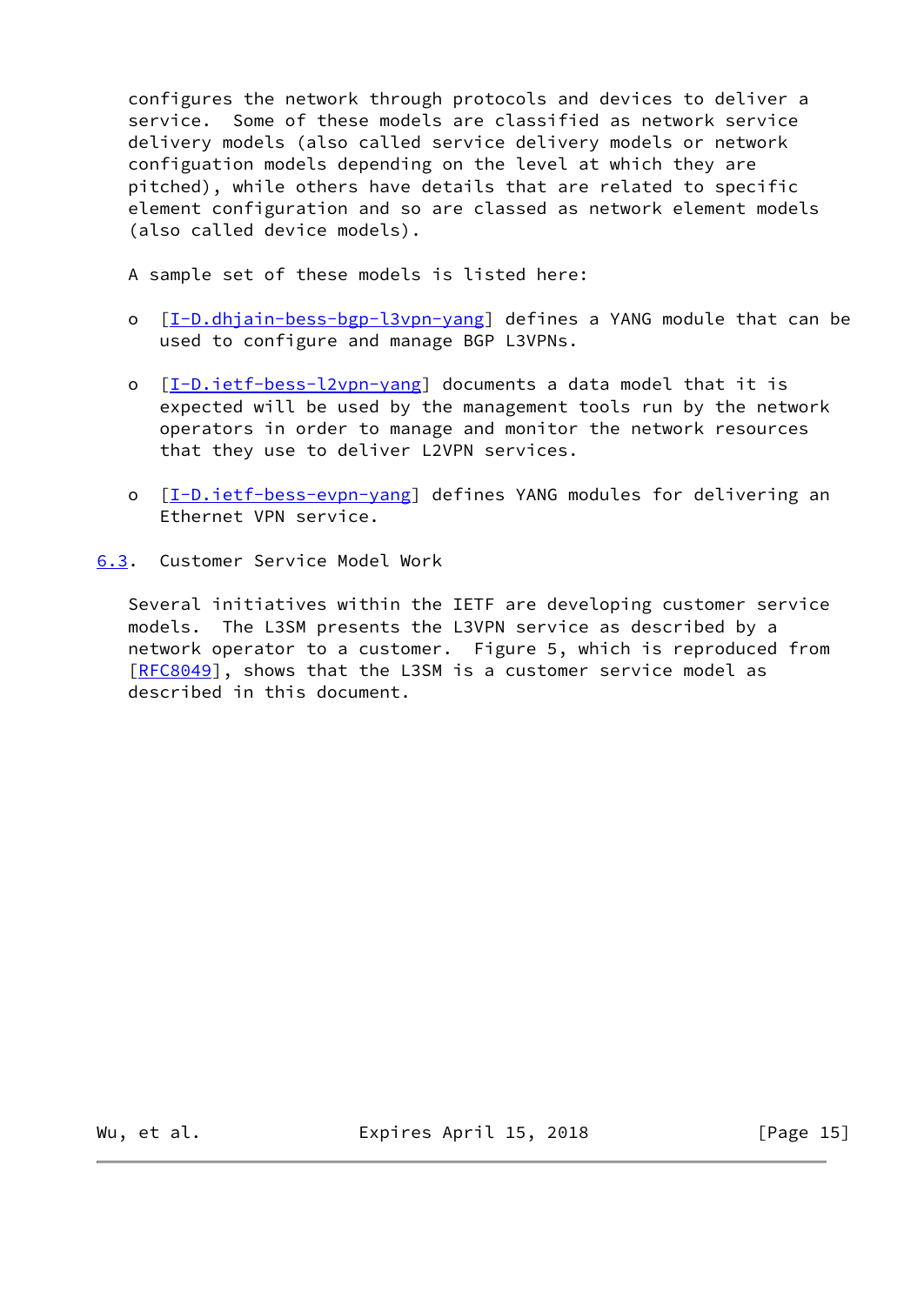

Figure 5: The L3SM Service Architecture

 A Layer Two VPN service model (L2SM) is defined in [\[I-D.ietf-l2sm-l2vpn-service-model](#page-24-2)]. That model's usage is described as in Figure 6 which is a reproduction of Figure 5 from that document. As can be seen, the L2SM is a customer service model as described in this document.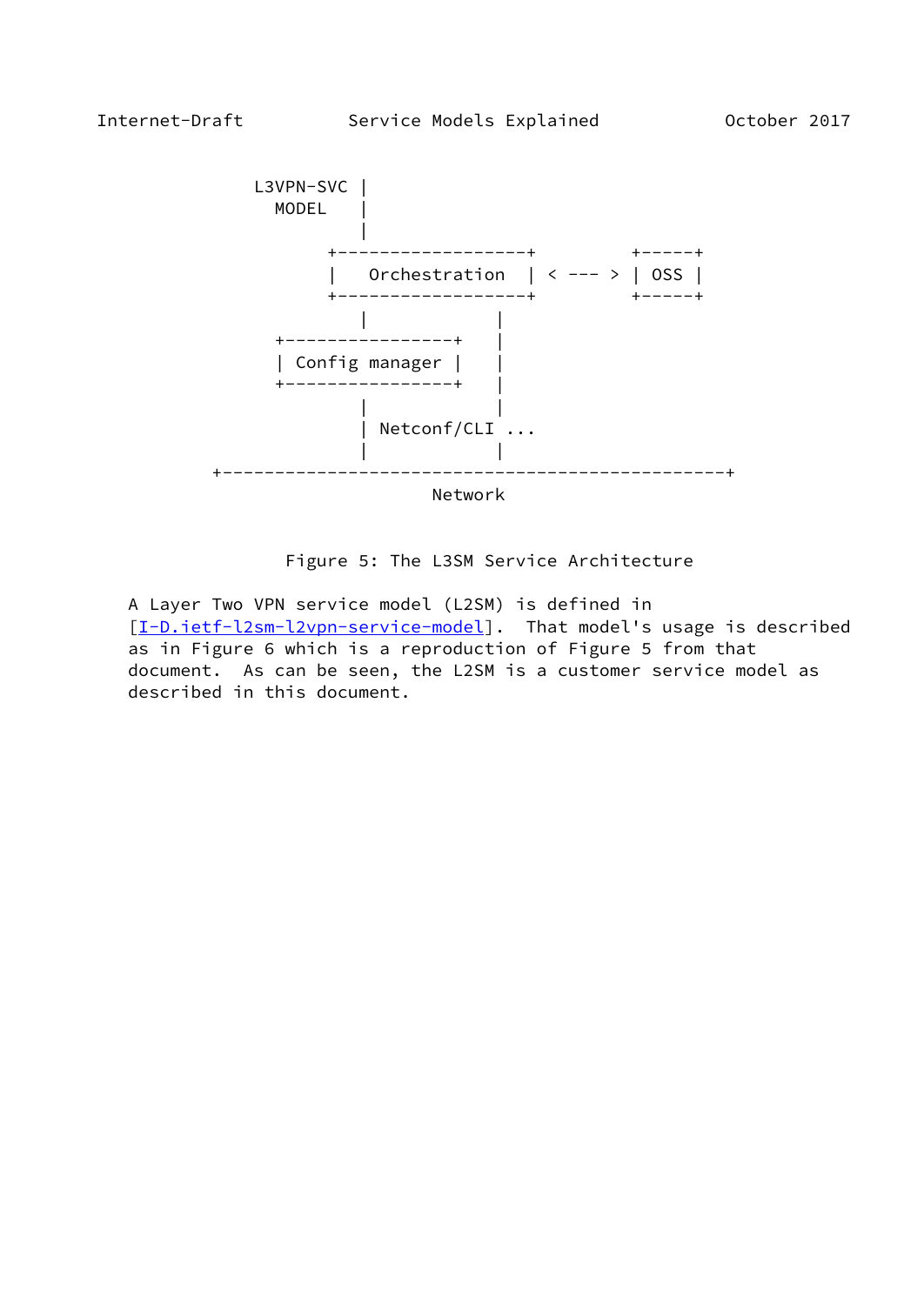<span id="page-18-1"></span>Internet-Draft Service Models Explained October 2017



Figure 6: The L2SM Service Architecture

# <span id="page-18-0"></span>[6.4](#page-18-0). The MEF Architecture

 The MEF Forum has developed an architecture for network management and operation. It is documented as the Lifecycle Service Orchestration (LSO) Reference Architecture and illustrated in Figure 2 of  $[MEF-55]$  $[MEF-55]$ .

 The work of the MEF Forum embraces all aspects of Lifecycle Service Orchestration including billing, SLAs, order management, and life-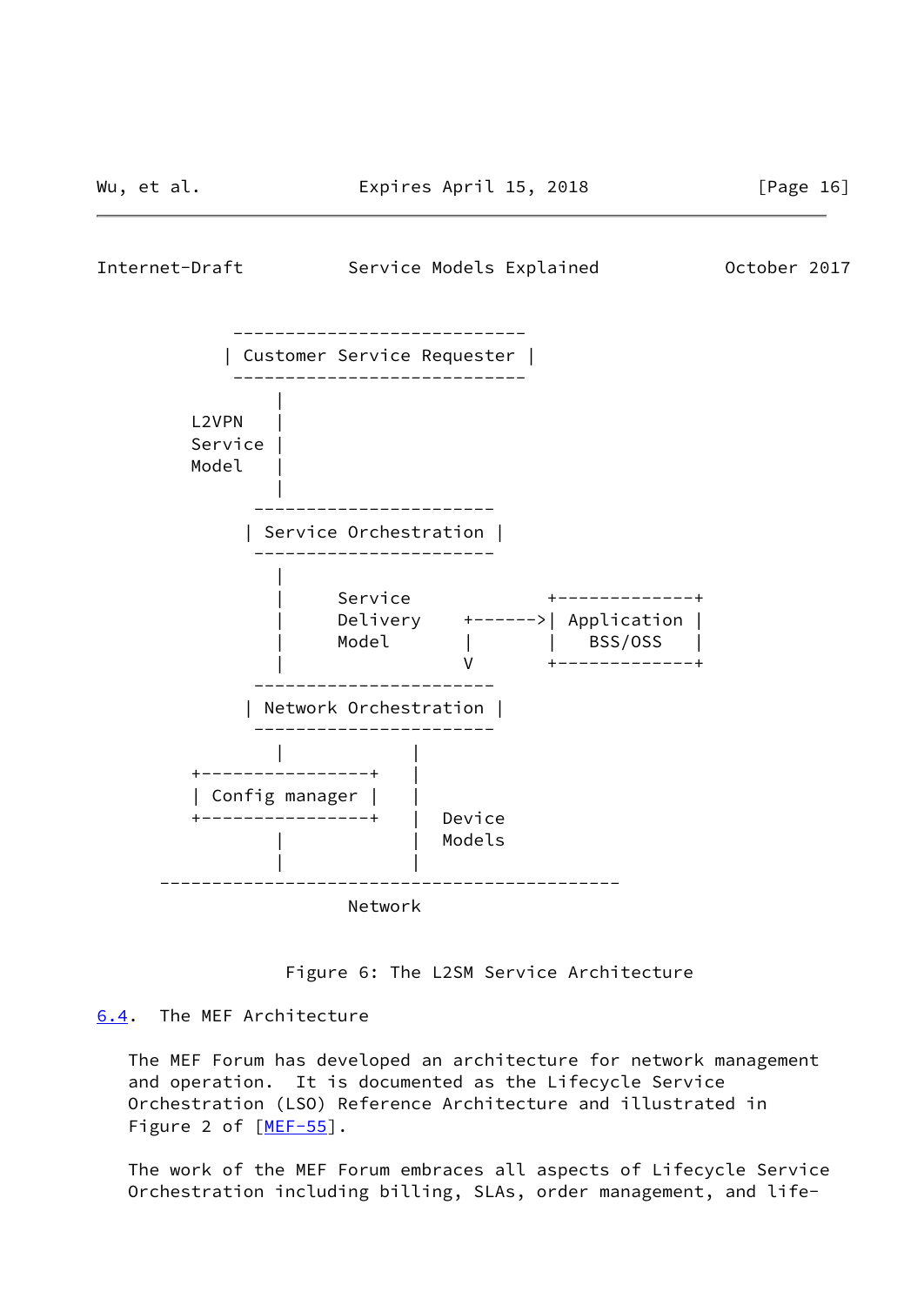cycle management. The IETF's work on service models is typically smaller offering a simple, self-contained service YANG module. This does not invalidate either approach: it only observes that they are different approaches.

Wu, et al. **Expires April 15, 2018** [Page 17]

<span id="page-19-1"></span>Internet-Draft Service Models Explained October 2017

## <span id="page-19-0"></span>[7](#page-19-0). Further Concepts

This section introduces a few further, more advanced concepts

<span id="page-19-2"></span>[7.1](#page-19-2). Technology Agnostic

 Service models should generally be technology agnostic. That is to say, the customer should not care how the service is provided so long as the service is delivered.

 However, some technologies reach the customer site and make a difference to the type of service delivered. Such features do need to be described in the service model.

Two examples are:

- o The data passed between customer equipment and network operator equipment will be encapsulated in a specific way, and that data plane type forms part of the service.
- o Protocols that are run between customer equipment and network operator equipment (for example, Operations, Administration, and Maintenance protocols, protocols for discovery, or protocols for exchanging routing information) need to be selected and configured as part of the service description.

# <span id="page-19-3"></span>[7.2](#page-19-3). Relationship to Policy

 Policy appears as a crucial function in many places during network orchestration. A Service Orchestrator will, for example, apply the network operator's policies to determine how to provide a service for a particular customer (possibly considering commercial terms). However, the policies within a service model are limited to those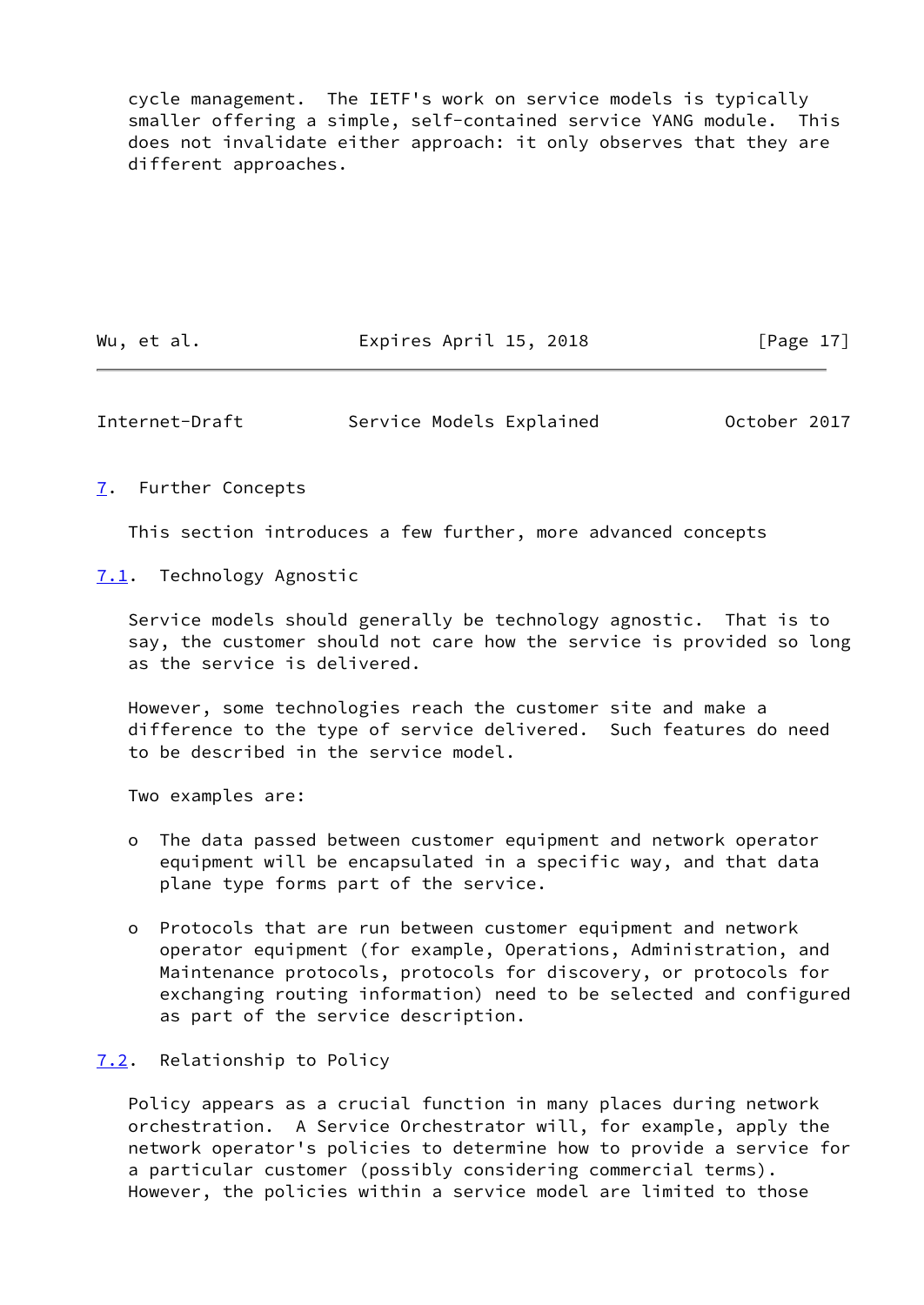over which a customer has direct influence and that are acted on by the network operator.

 The policies that express desired behavior of services on occurrence of specific events are close to SLA definitions: they should only be included in the base service model where they are common to all network operators' offerings. Policies that describe who at a customer may request or modify services (that is, authorization) are close to commercial terms: they, too, should only be included in the base service model where they are common to all network operators' offerings.

 As with commercial terms and SLAs discussed in [Section 5,](#page-11-0) it is expected that some network operators will enhance standard customer service models to include policy parameters either using their own

| Wu, et al. | Expires April 15, 2018 | [Page 18] |  |
|------------|------------------------|-----------|--|
|            |                        |           |  |

<span id="page-20-1"></span>

| Internet-Draft |  |
|----------------|--|
|                |  |

Service Models Explained 0ctober 2017

 work or depending on specific policy models built in the IETF or other standards bodies.

 Nevertheless, policy is so important that all service models should be designed to be easily extensible to allow policy components to be added and associated with services as needed.

## <span id="page-20-0"></span>[7.3](#page-20-0). Operator-Specific Features

 When work on the L3SM was started, there was some doubt as to whether network operators would be able to agree on a common description of the services that they offer to their customers because, in a competitive environment, each markets the services in a different way with different additional features. However, the working group was able to agree on a core set of features that multiple network operators were willing to consider as "common". They also understood that, should an individual network operator want to describe additional features (operator-specific features), they could do so by extending or augmenting the L3SM model.

 Thus, when a basic description of a core service is agreed and documented in a service model, it is important that that model should be easily extended or augmented by each network operator so that the standardized model can be used in a common way and only the operator specific features varied from one environment to another.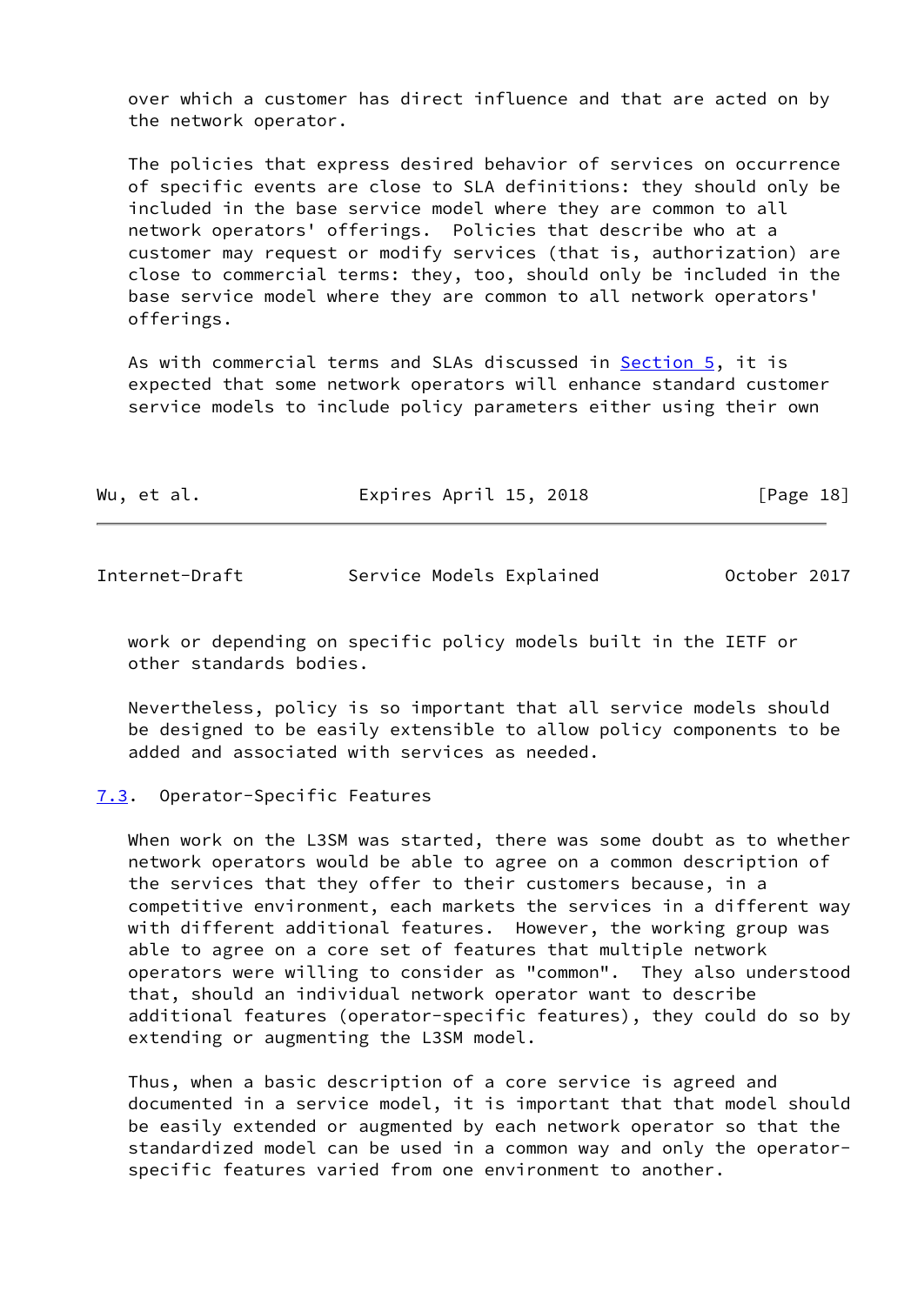## <span id="page-21-0"></span>[7.4](#page-21-0). Supporting Multiple Services

 Network operators will, in general, offer many different services to their customers. Each would normally be the subject of a separate service model.

 Whether each service model is handled by a specialized Service Orchestrator able to provide tuned behavior for a specific service or whether all service models are handled by a single Service Orchestrator is an implementation and deployment choice.

 It is expected that, over time, certain elements of the service models will be seen to repeat in each model. An example of such an element is the postal address of the customer.

 It is anticipated that, while access to such information from each service model is important, the data will be described in its own module and may form part of the service model either by inclusion or by index.

Wu, et al. **Expires April 15, 2018** [Page 19]

<span id="page-21-2"></span>Internet-Draft Service Models Explained October 2017

## <span id="page-21-1"></span>[8](#page-21-1). Security Considerations

 The interface between customer and service provider is a commercial interface and needs to be subject to appropriate confidentiality. Additionally, knowledge of what services are provided to a customer or delivered by a network operator may supply information that can be used in a variety of security attacks. The service model itself will expose security-related parameters for the specific service where the related functon is available to the customer.

 Clearly, the ability to modify information exchanges between customer and network operator may result in bogus requests, unwarranted billing, and false expectations. Furthermore, in an automated system, modifications to service requests or the injection of bogus requests may lead to attacks on the network and delivery of customer traffic to the wrong place.

 Therefore it is important that the protocol interface used to exchange service request information between customer and network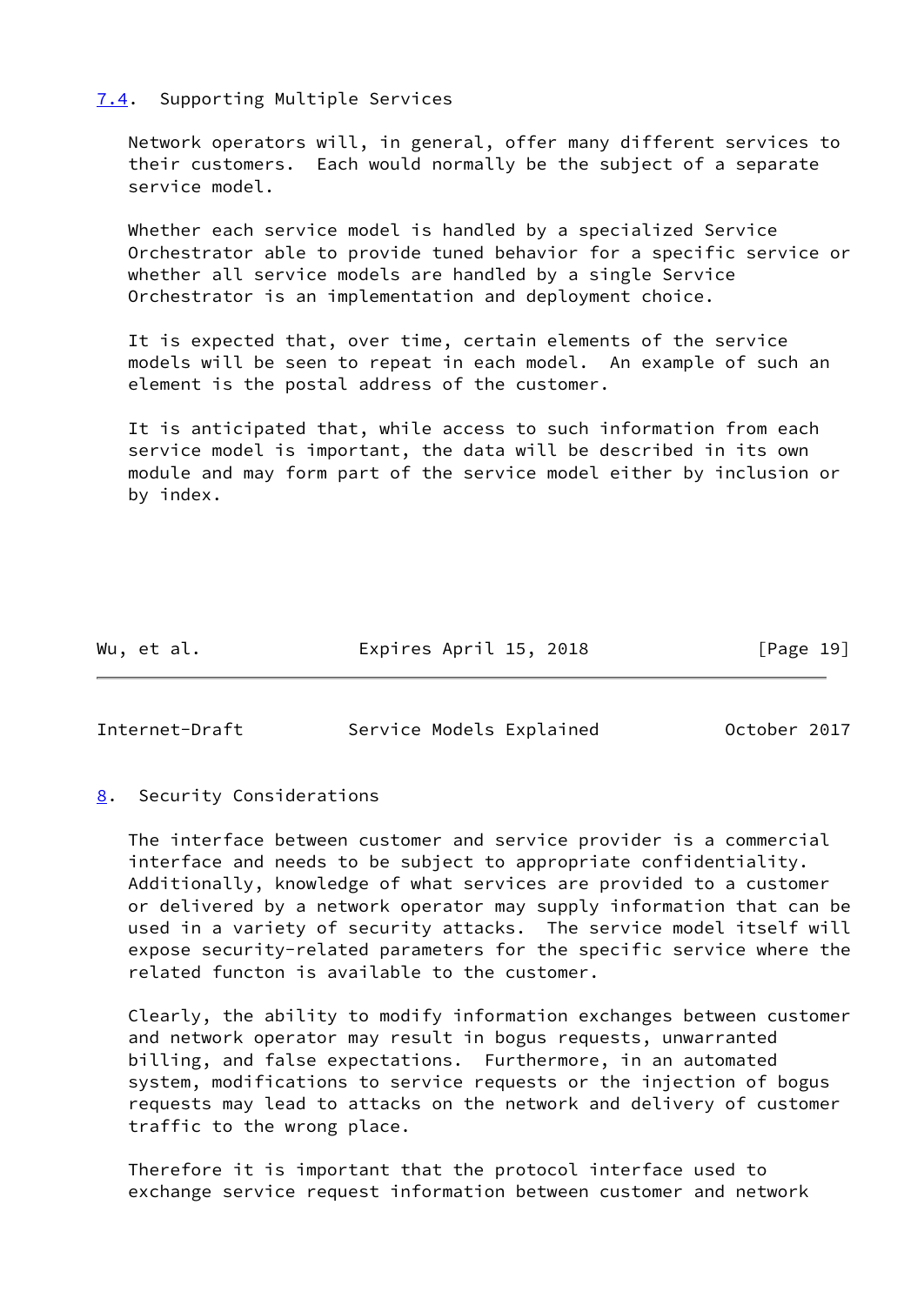operator is subject to authorization, authentication, and encryption. Clearly, the level of abstraction provided by a service model protects the operator from unwarranted visibility into their network, and the fact that it is entirely up to the operator how they deliver the service provides additional protection.

 Equally, all external interfaces, such as any of those between the functional components in Figure 3 needs to be correctly secured. This document discusses modeling the information, not how it is exchanged.

<span id="page-22-0"></span>[9](#page-22-0). Manageability Considerations

 This whole document discusses issues related to network management and control.

 It is important to observe that automated service provisioning resulting from use of a customer service model may result in rapid and significant changes in traffic load within a network and that that might have an effect on other services carried in a network.

 It is expected, therefore, that a Service Orchestration component has awareness of other service commitments, that the Network Orchestration component will not commit network resources to fulfill a service unless doing so is appropriate, and that a feedback loop will be provided to report on degradation of the network that will impact the service.

| Wu, et al. | Expires April 15, 2018 | [Page 20] |
|------------|------------------------|-----------|
|            |                        |           |

<span id="page-22-2"></span>Internet-Draft Service Models Explained October 2017

 The operational state of a service does not form part of a customer service model. However, it is likely that a network operator may want to report some state information about various components of the service, and that could be achieved through extensions to the core service model just as SLA extensions could be made as described in [Section 5](#page-11-0).

<span id="page-22-1"></span>[10.](#page-22-1) IANA Considerations

This document makes no requests for IANA action.

<span id="page-22-3"></span>[11.](#page-22-3) Acknowledgements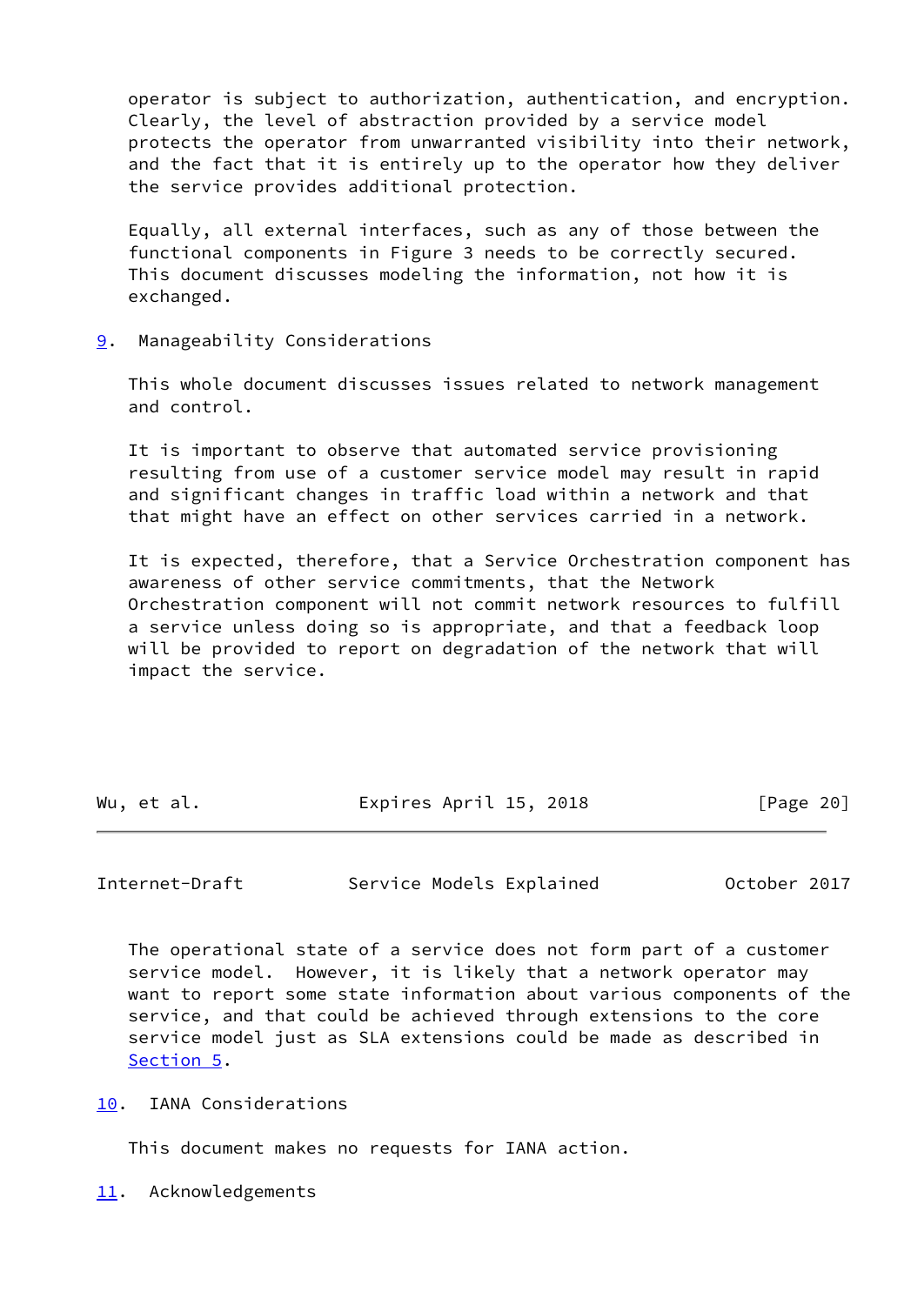Thanks to Daniel King, Xian Zhang, Michael Scharf, Med Boucadair, Luis Miguel Contreras Murillo, Joe Salowey, Benoit Claise, Robert Sparks, Tom Petch, David Sinicrope, and Deborah Brungard for useful review and comments.

 Thanks to Dean Bogdanovic, Tianran Zhou, and Carl Moberg for their help coordinating with [\[RFC8199](https://datatracker.ietf.org/doc/pdf/rfc8199)].

 Many thanks to Jerry Bonner for spotting a tiny, one-word, but critical typo.

- <span id="page-23-0"></span>[12.](#page-23-0) References
- <span id="page-23-1"></span>[12.1](#page-23-1). Normative References
	- [RFC3444] Pras, A. and J. Schoenwaelder, "On the Difference between Information Models and Data Models", [RFC 3444](https://datatracker.ietf.org/doc/pdf/rfc3444), DOI 10.17487/RFC3444, January 2003, <[https://www.rfc-editor.org/info/rfc3444>](https://www.rfc-editor.org/info/rfc3444).
	- [RFC8199] Bogdanovic, D., Claise, B., and C. Moberg, "YANG Module Classification", [RFC 8199,](https://datatracker.ietf.org/doc/pdf/rfc8199) DOI 10.17487/RFC8199, July 2017, [<https://www.rfc-editor.org/info/rfc8199](https://www.rfc-editor.org/info/rfc8199)>.

<span id="page-23-2"></span>[12.2](#page-23-2). Informative References

<span id="page-23-3"></span>[I-D.dhjain-bess-bgp-l3vpn-yang]

 Jain, D., Patel, K., Brissette, P., Li, Z., Zhuang, S., Liu, X., Haas, J., Esale, S., and B. Wen, "Yang Data Model for BGP/MPLS L3 VPNs", [draft-dhjain-bess-bgp-l3vpn-yang-02](https://datatracker.ietf.org/doc/pdf/draft-dhjain-bess-bgp-l3vpn-yang-02) (work in progress), August 2016.

| Wu, et al. | Expires April 15, 2018 | [Page 21] |
|------------|------------------------|-----------|
|            |                        |           |

| Internet-Draft |  |  | Service Models Explained | October 2017 |  |
|----------------|--|--|--------------------------|--------------|--|
|----------------|--|--|--------------------------|--------------|--|

<span id="page-23-4"></span>[I-D.ietf-bess-evpn-yang]

 Brissette, P., Sajassi, A., Shah, H., Li, Z., Tiruveedhula, K., Hussain, I., and J. Rabadan, "Yang Data Model for EVPN", [draft-ietf-bess-evpn-yang-02](https://datatracker.ietf.org/doc/pdf/draft-ietf-bess-evpn-yang-02) (work in progress), March 2017.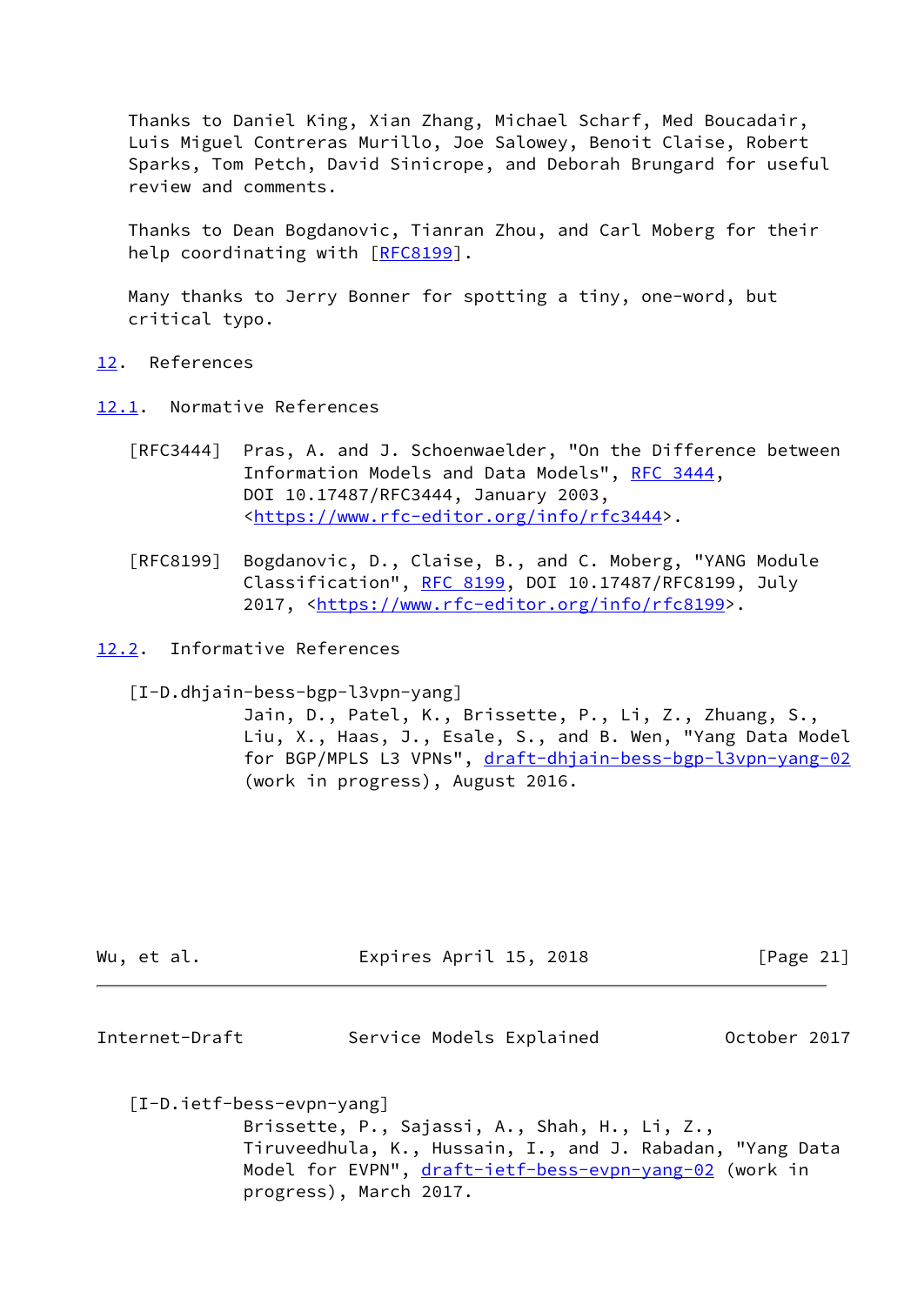<span id="page-24-1"></span>[I-D.ietf-bess-l2vpn-yang]

 Shah, H., Brissette, P., Chen, I., Hussain, I., Wen, B., and K. Tiruveedhula, "YANG Data Model for MPLS-based L2VPN", [draft-ietf-bess-l2vpn-yang-07](https://datatracker.ietf.org/doc/pdf/draft-ietf-bess-l2vpn-yang-07) (work in progress), October 2017.

<span id="page-24-2"></span> [I-D.ietf-l2sm-l2vpn-service-model] Wen, B., Fioccola, G., Xie, C., and L. Jalil, "A YANG Data Model for L2VPN Service Delivery", [draft-ietf-l2sm-l2vpn](https://datatracker.ietf.org/doc/pdf/draft-ietf-l2sm-l2vpn-service-model-03) [service-model-03](https://datatracker.ietf.org/doc/pdf/draft-ietf-l2sm-l2vpn-service-model-03) (work in progress), September 2017.

- <span id="page-24-3"></span> [MEF-55] MEF Forum, "Service Operations Specification MEF 55 : Lifecycle Service Orchestration (LSO) Reference Architecture and Framework", March 2016.
- [RFC6020] Bjorklund, M., Ed., "YANG A Data Modeling Language for the Network Configuration Protocol (NETCONF)", [RFC 6020](https://datatracker.ietf.org/doc/pdf/rfc6020), DOI 10.17487/RFC6020, October 2010, <[https://www.rfc-editor.org/info/rfc6020>](https://www.rfc-editor.org/info/rfc6020).
- [RFC6241] Enns, R., Ed., Bjorklund, M., Ed., Schoenwaelder, J., Ed., and A. Bierman, Ed., "Network Configuration Protocol (NETCONF)", [RFC 6241,](https://datatracker.ietf.org/doc/pdf/rfc6241) DOI 10.17487/RFC6241, June 2011, <[https://www.rfc-editor.org/info/rfc6241>](https://www.rfc-editor.org/info/rfc6241).
- [RFC7149] Boucadair, M. and C. Jacquenet, "Software-Defined Networking: A Perspective from within a Service Provider Environment", [RFC 7149](https://datatracker.ietf.org/doc/pdf/rfc7149), DOI 10.17487/RFC7149, March 2014, <[https://www.rfc-editor.org/info/rfc7149>](https://www.rfc-editor.org/info/rfc7149).
- [RFC7223] Bjorklund, M., "A YANG Data Model for Interface Management", [RFC 7223](https://datatracker.ietf.org/doc/pdf/rfc7223), DOI 10.17487/RFC7223, May 2014, <[https://www.rfc-editor.org/info/rfc7223>](https://www.rfc-editor.org/info/rfc7223).
- [RFC7297] Boucadair, M., Jacquenet, C., and N. Wang, "IP Connectivity Provisioning Profile (CPP)", [RFC 7297](https://datatracker.ietf.org/doc/pdf/rfc7297), DOI 10.17487/RFC7297, July 2014, <[https://www.rfc-editor.org/info/rfc7297>](https://www.rfc-editor.org/info/rfc7297).
- [RFC7407] Bjorklund, M. and J. Schoenwaelder, "A YANG Data Model for SNMP Configuration", [RFC 7407](https://datatracker.ietf.org/doc/pdf/rfc7407), DOI 10.17487/RFC7407, December 2014, <<https://www.rfc-editor.org/info/rfc7407>>.

| Wu, et al. | Expires April 15, 2018 | [Page 22] |
|------------|------------------------|-----------|
|            |                        |           |

<span id="page-24-0"></span>

Internet-Draft Service Models Explained October 2017